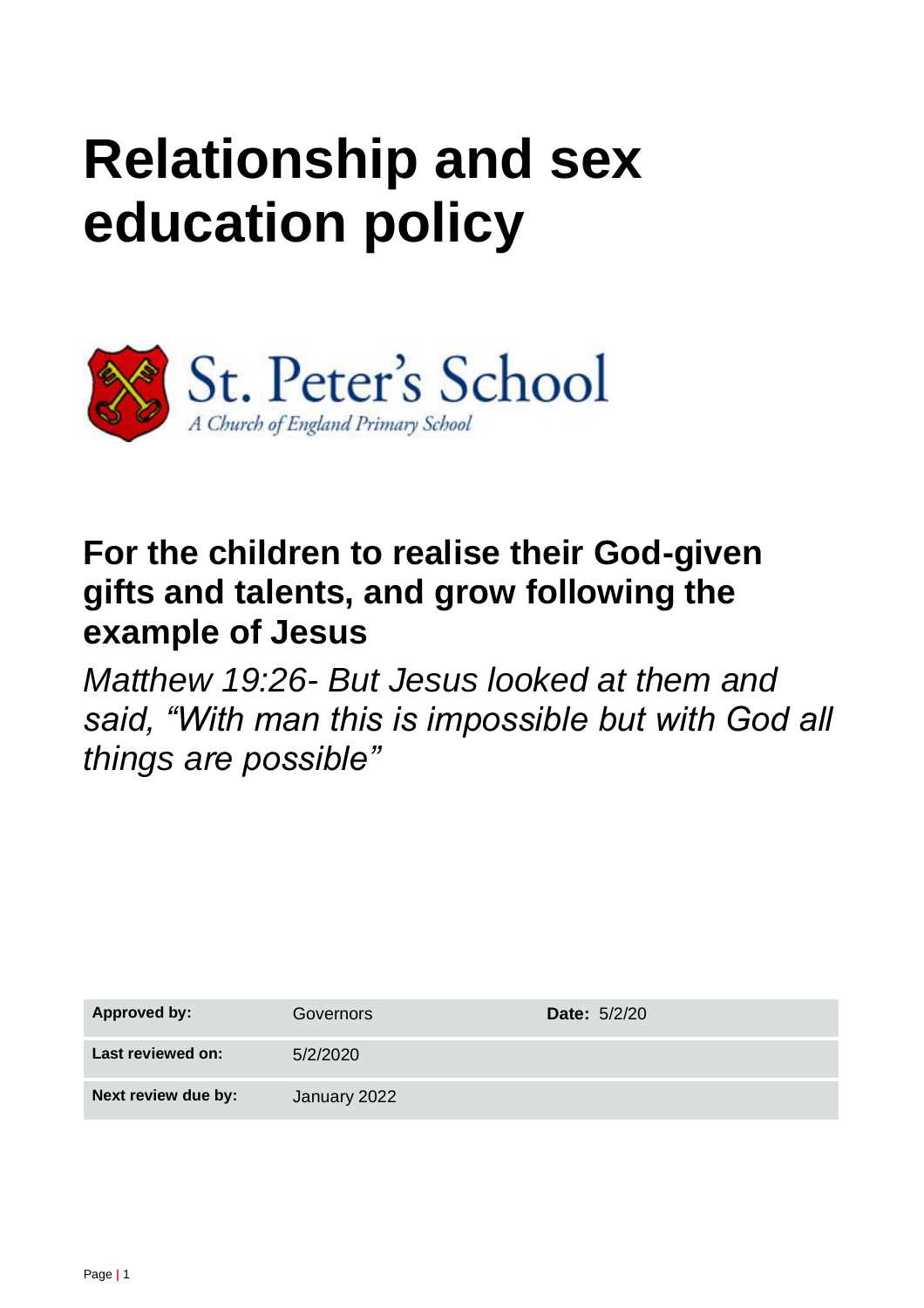### **Contents**

#### <span id="page-1-0"></span>**1. Aims**

The aims of relationship and sex education (RSE) at our school are to:

- Provide a framework in which sensitive discussions can take place
- Prepare pupils for puberty, and give them an understanding of sexual development and the importance of health and hygiene
- Help pupils develop feelings of self-respect, confidence and empathy
- Create a positive culture around issues of sexuality and relationships
- Teach pupils the correct vocabulary to describe themselves and their bodies
- Teach pupils to respect one and other and understand difference and diversity.
- Teach pupils the importance of stable loving relationships.

#### <span id="page-1-1"></span>**2. Statutory requirements**

RSE is not compulsory in primary schools. However, primary schools are required to teach the elements of sex education contained in the science curriculum.

If primary schools do teach RSE, they must have regard to [guidance](https://www.gov.uk/government/publications/sex-and-relationship-education) issued by the secretary of state as outlined in section 403 of the [Education Act 1996.](http://www.legislation.gov.uk/ukpga/1996/56/contents)

At St Peters School we teach RSE as set out in this policy.

#### <span id="page-1-2"></span>**3. Policy development**

This policy has been developed in consultation with staff, pupils and parents. The consultation and policy development process involved the following steps:

- 1. Review a member of staff or working group pulled together all relevant information including relevant national and local guidance
- 2. Staff consultation all school staff were given the opportunity to look at the policy and make recommendations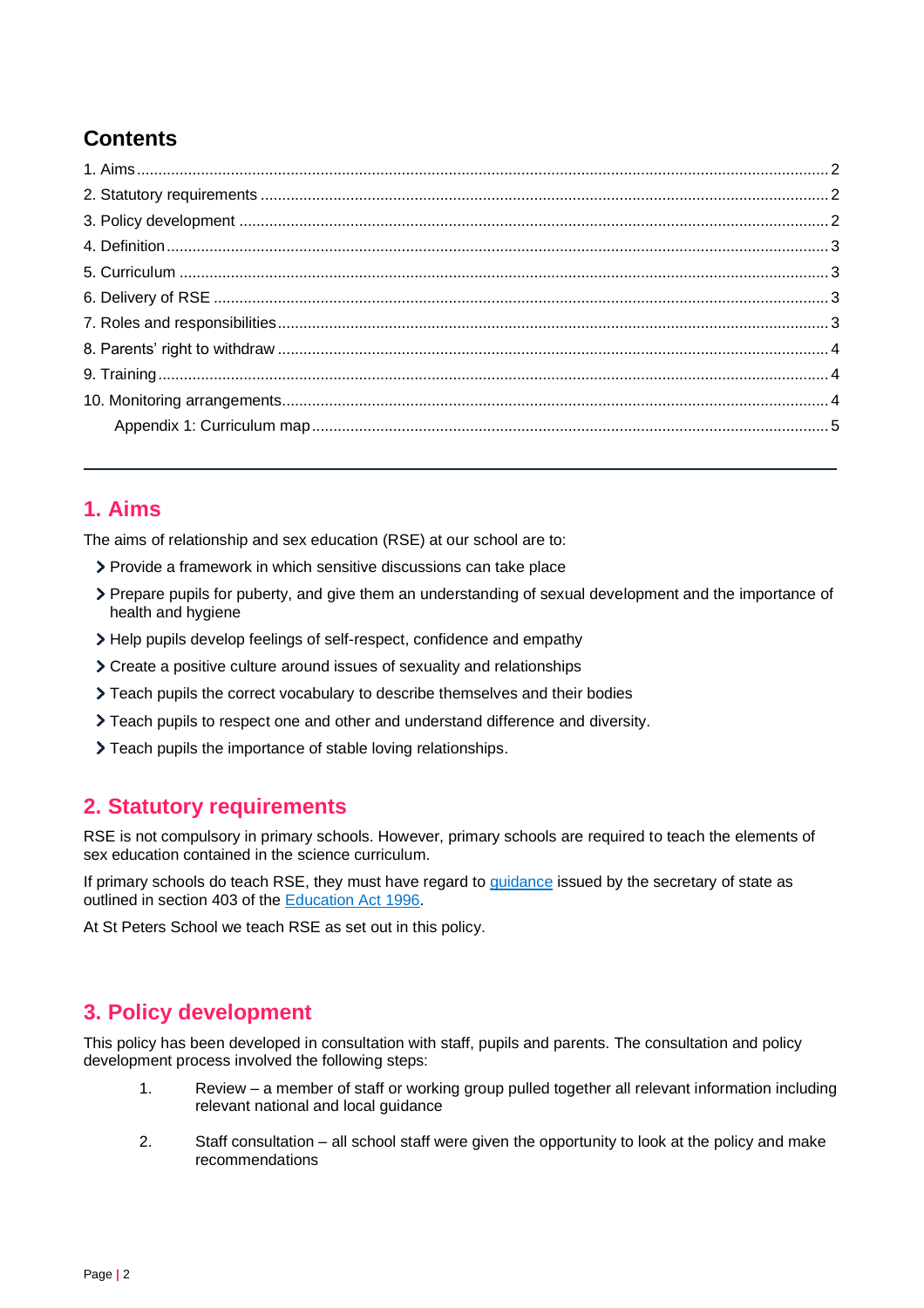- 3. Parent/stakeholder consultation parents and any interested parties were invited to attend a meeting about the policy
- 4. Pupil consultation we investigated what exactly pupils want from their RSE
- 5. Ratification once amendments were made, the policy was shared with governors and ratified

#### <span id="page-2-0"></span>**4. Definition**

RSE is about the emotional, social and cultural development of pupils, and involves learning about relationships, sexual health, sexuality, healthy lifestyles, diversity and personal identity.

RSE involves a combination of sharing information, and exploring issues and values.

RSE is not about the promotion of sexual activity.

#### <span id="page-2-1"></span>**5. Curriculum**

Our curriculum is set out as per Appendix 1 but we may need to adapt as and when necessary.

We have developed the curriculum in consultation with parents, pupils and staff taking into account the needs and feelings of pupils. If pupils ask questions outside the scope of our curriculum, teachers will respond in an appropriate manner so pupils are fully informed and don't seek answers online

For more information about our curriculum, see our curriculum map in Appendix 1.

#### <span id="page-2-2"></span>**6. Delivery of RSE**

RSE is taught within the personal, social, health and economic (PSHE) education curriculum. Biological aspects of RSE are taught within the science curriculum, PE, and other aspects are included in religious education (RE).

Pupils also receive stand-alone sex education sessions(in year 5 and 6) and where possible delivered by a trained health professional.

Across all Key Stages, pupils will be supported with developing the following skills:

- Communication, including how to manage changing relationships and emotions
- Recognising and assessing potential risks
- > Assertiveness
- > Seeking help and support when required
- > Informed decision-making
- Self-respect and empathy for others
- Recognising and maximising a healthy lifestyle
- > Managing conflict
- > Discussion and group work

These skills are taught within the context of family life.

#### <span id="page-2-3"></span>**7. Roles and responsibilities**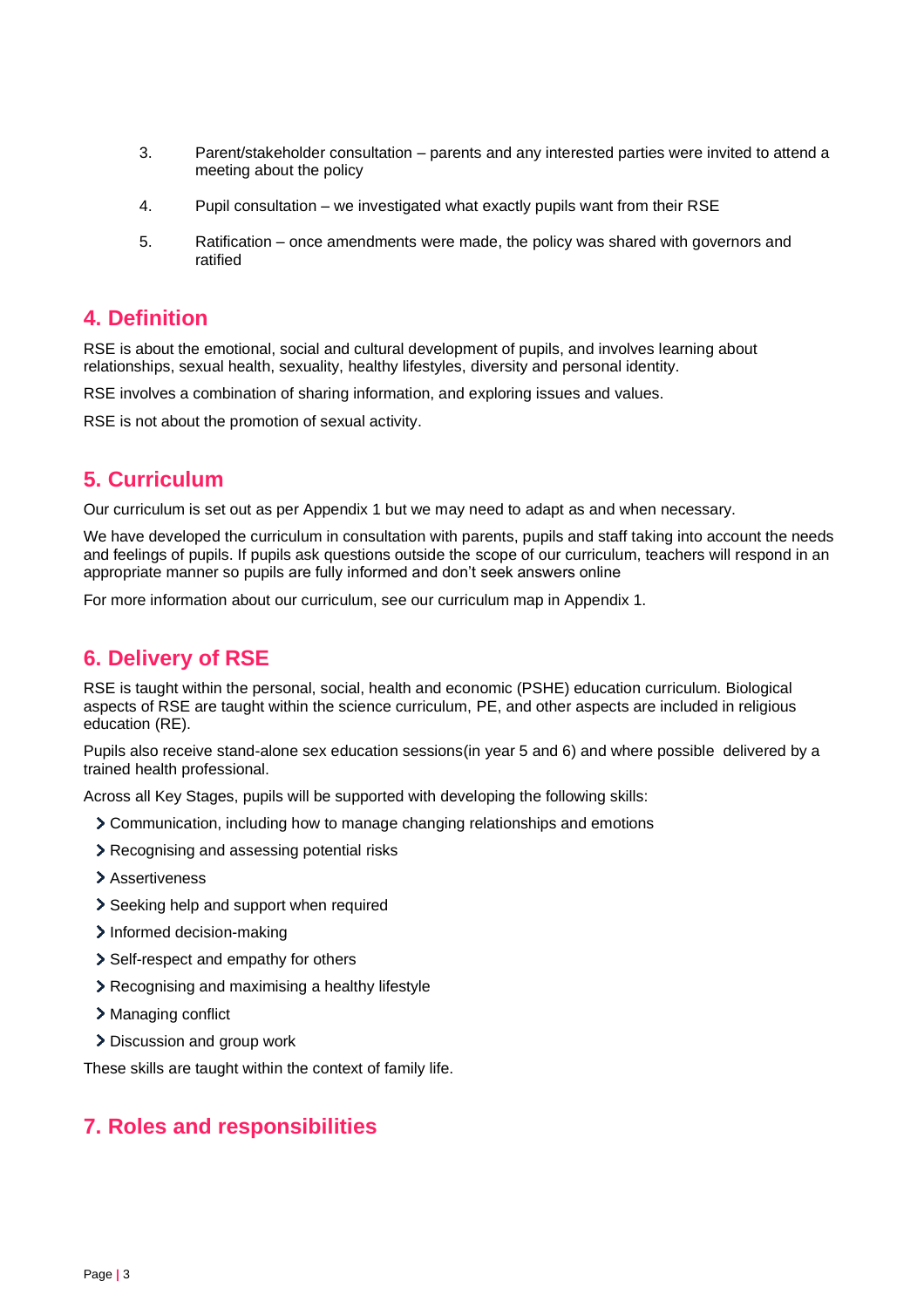#### **7.1 The governing board**

The governing board will approve the RSE policy, and hold the headteacher to account for its implementation.

#### **7.2 The headteacher**

The headteacher is responsible for ensuring that RSE is taught consistently across the school, and for managing requests to withdraw pupils from [non-statutory/non-science] components of RSE (see section 8).

#### **7.3 Staff**

Staff are responsible for:

- > Delivering RSE in a sensitive way
- Modelling positive attitudes to RSE
- > Monitoring progress
- > Responding to the needs of individual pupils
- Responding appropriately to pupils whose parents wish them to be withdrawn from the [non-statutory/nonscience] components of RSE

Staff do not have the right to opt out of teaching RSE. Staff who have concerns about teaching RSE are encouraged to discuss this with the headteacher.

#### **7.4 Pupils**

Pupils are expected to engage fully in RSE and, when discussing issues related to RSE, treat others with respect and sensitivity.

#### <span id="page-3-0"></span>**8. Parents' right to withdraw**

Parents have the right to withdraw their children from the [non-statutory/non-science] components of RSE.

Requests for withdrawal should be put in writing and addressed to the headteacher. A copy of withdrawal requests will be placed in the pupil's educational record. The headteacher will discuss the request with parents and take appropriate action.

Alternative work will be given to pupils who are withdrawn from RSE.

#### <span id="page-3-1"></span>**9. Training**

Staff are trained on the delivery of RSE as part of their induction and it is included in our continuing professional development calendar.

The headteacher will also invite visitors from outside the school, such as school nurses, to provide support and training to staff teaching RSE.

#### <span id="page-3-2"></span>**10. Monitoring arrangements**

The delivery of RSE is monitored by the Senior Leadership Team through:

Work scrutinies, learning walks and interviews with pupils

Pupils' development in RSE is monitored by class teachers as part of our internal assessment systems.

This policy will be reviewed by the SLT every four years. At every review, the policy will be approved by the governing body.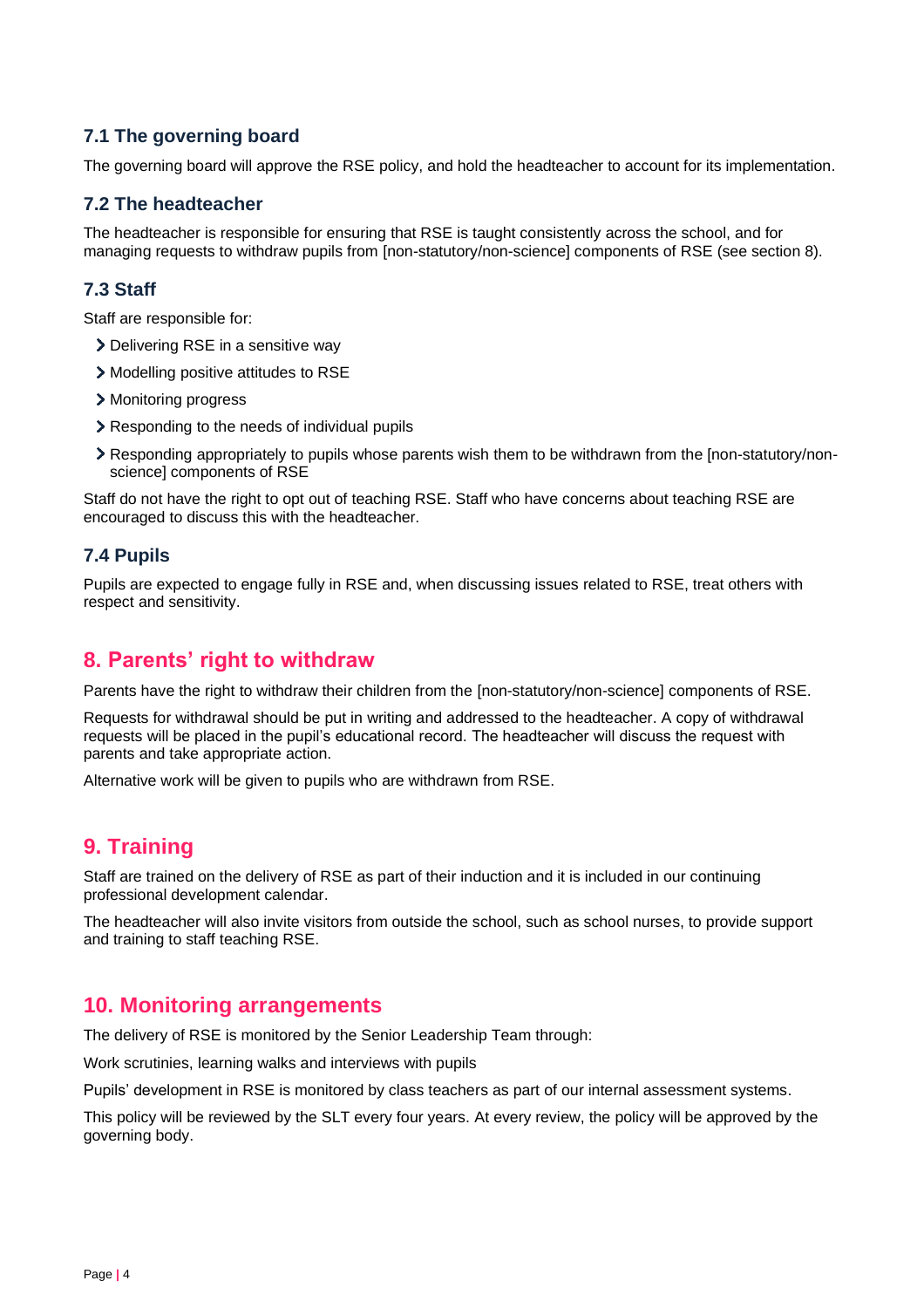<span id="page-4-0"></span>**Appendix 1: Curriculum map**

## **Relationships and sex education curriculum map**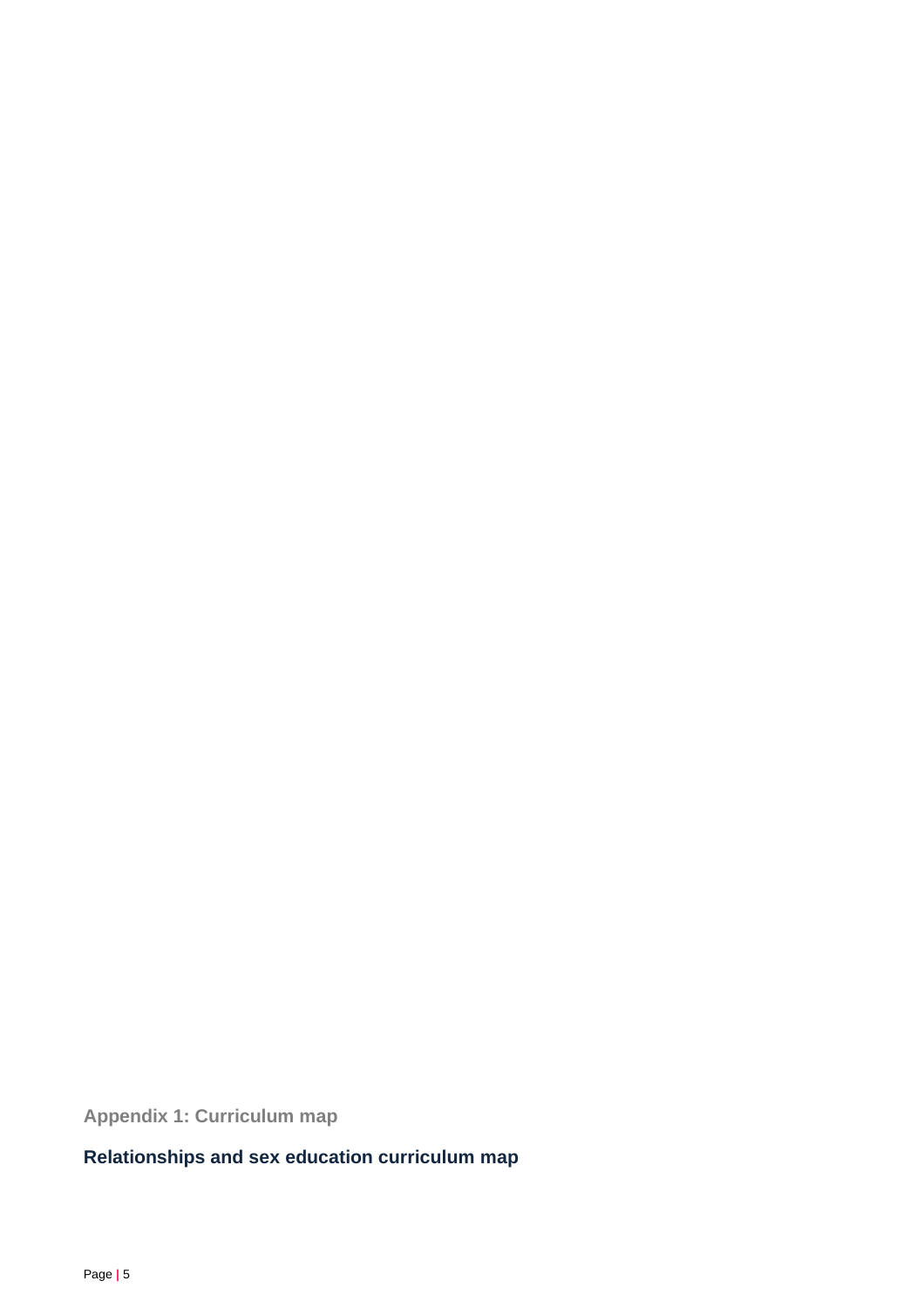|        | Key Stage 1 Curriculum outline and links - Cycle A                                                                                                                                                                                                                                                                                                                                                                                                                                                                                                                                                                                                                                                                                                                     |                                                                                                                                                                                                                                                                                                                                                                                    |
|--------|------------------------------------------------------------------------------------------------------------------------------------------------------------------------------------------------------------------------------------------------------------------------------------------------------------------------------------------------------------------------------------------------------------------------------------------------------------------------------------------------------------------------------------------------------------------------------------------------------------------------------------------------------------------------------------------------------------------------------------------------------------------------|------------------------------------------------------------------------------------------------------------------------------------------------------------------------------------------------------------------------------------------------------------------------------------------------------------------------------------------------------------------------------------|
|        | PSHE/PE - physical health and fitness                                                                                                                                                                                                                                                                                                                                                                                                                                                                                                                                                                                                                                                                                                                                  |                                                                                                                                                                                                                                                                                                                                                                                    |
|        | what constitutes, and how to maintain, a healthy lifestyle including the benefits of physical activity                                                                                                                                                                                                                                                                                                                                                                                                                                                                                                                                                                                                                                                                 |                                                                                                                                                                                                                                                                                                                                                                                    |
|        | about the ways that pupils can help the people who look after them to more easily protect them'                                                                                                                                                                                                                                                                                                                                                                                                                                                                                                                                                                                                                                                                        |                                                                                                                                                                                                                                                                                                                                                                                    |
|        | about people who look after them, their family networks, who to go to if they are worried and how to attract their attention                                                                                                                                                                                                                                                                                                                                                                                                                                                                                                                                                                                                                                           |                                                                                                                                                                                                                                                                                                                                                                                    |
|        | to make real, informed choices that improve their physical and emotional health, to recognise that choices can have good and not so good consequences                                                                                                                                                                                                                                                                                                                                                                                                                                                                                                                                                                                                                  |                                                                                                                                                                                                                                                                                                                                                                                    |
| Autumn | NATURE NAVIGATORS - (6 WEEKS)                                                                                                                                                                                                                                                                                                                                                                                                                                                                                                                                                                                                                                                                                                                                          | <b>CRACKING IDEAS! (6 WEEKS)</b>                                                                                                                                                                                                                                                                                                                                                   |
|        | PSHE - Mental Wellbeing - Whole school day                                                                                                                                                                                                                                                                                                                                                                                                                                                                                                                                                                                                                                                                                                                             |                                                                                                                                                                                                                                                                                                                                                                                    |
|        | to communicate their feelings to others, to recognise how others show feelings and how to respond<br>about good and not so good feelings, a vocabulary to describe their feelings to others and to develop simple<br>strategies for managing feelings<br>what constitutes, and how to maintain, a healthy lifestyle including the benefits of physical activity, rest<br>about good and not so good feelings, a vocabulary to describe their feelings to others and to develop simple<br>strategies for managing feelings<br>recognise different types of teasing and bullying, to understand that these are wrong and unacceptable<br>about people who look after them, their family networks, who to go to if they are worried and how to attract their<br>attention | <b>Online safety</b><br>Rules for and ways to keep physically and<br>emotionally safe, including responsible ICT use<br>and online safety.<br>Recognise that they share a responsibility for<br>keeping themselves and others safe. When to say<br>yes, no, I'll ask or I'll tell.<br>What constitutes and how to maintain a healthy<br>lifestyle, e.g. physical activity and rest |
|        | <b>Respectful relationships</b><br>Identify and respect the differences and similarities between people.<br>Recognise the importance of respecting others even when they are very different from them or making different<br>choices or have differences preferences or beliefs<br>Practical steps they can take in different contexts to improve or support respectful relationships.<br><b>Caring friendships</b><br>To identity their special people (family, friends, and carers). What makes them special and how they should care for                                                                                                                                                                                                                            |                                                                                                                                                                                                                                                                                                                                                                                    |
|        | one another.<br>To recognise their behaviour can affect others.                                                                                                                                                                                                                                                                                                                                                                                                                                                                                                                                                                                                                                                                                                        |                                                                                                                                                                                                                                                                                                                                                                                    |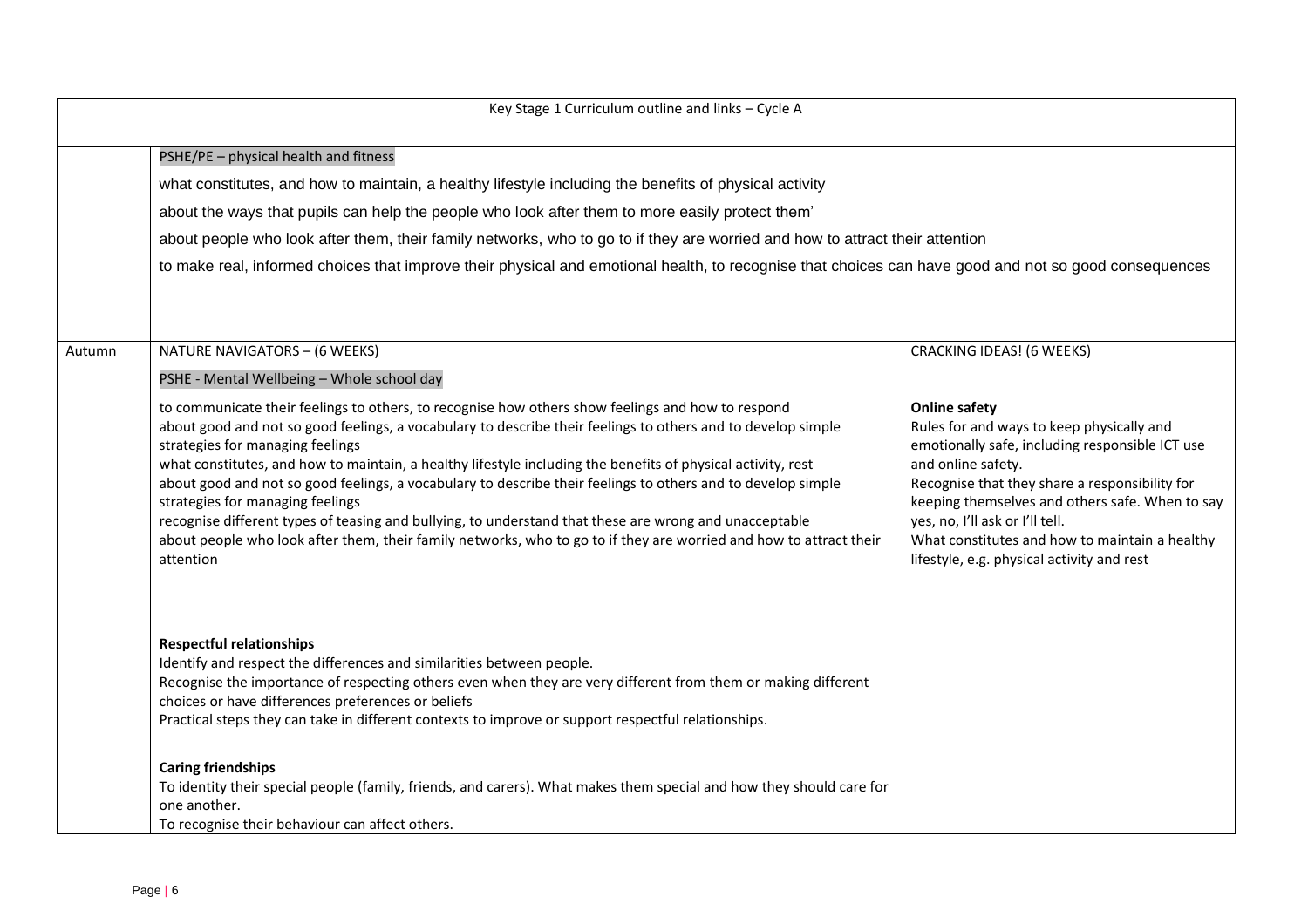|        | Recognise what is fair and unfair, kind and unkind, right and wrong.                                                                                                 |
|--------|----------------------------------------------------------------------------------------------------------------------------------------------------------------------|
|        | That peoples bodies and feelings can be hurt.                                                                                                                        |
|        | To listen to other people and play and work cooperatively                                                                                                            |
|        | To recognise different types of teasing and bullying and understand that these are wrong and unacceptable.                                                           |
|        |                                                                                                                                                                      |
|        | <b>First Aid</b>                                                                                                                                                     |
|        | Know how to make a clear and efficient call to emergency services.                                                                                                   |
|        |                                                                                                                                                                      |
|        |                                                                                                                                                                      |
|        |                                                                                                                                                                      |
|        |                                                                                                                                                                      |
| Spring | ME AND MY FAMILY (6 WEEKS)                                                                                                                                           |
|        |                                                                                                                                                                      |
|        |                                                                                                                                                                      |
|        | Families and people who care for me                                                                                                                                  |
|        | That families are important for children growing up because they give love, security and stability.                                                                  |
|        | The characteristics of healthy life, including commitment to each other in times of difficulty, protection and care for children and the importance of spending time |
|        | together.                                                                                                                                                            |
|        | That families can look different from their own family and that stable caring relationships are at the heart of happy families.                                      |
|        |                                                                                                                                                                      |
|        | <b>Drugs and tobacco</b>                                                                                                                                             |
|        |                                                                                                                                                                      |
|        | That household products, including medicines can be harmful if not used properly.                                                                                    |
|        |                                                                                                                                                                      |
|        | <b>Healthy eating</b>                                                                                                                                                |
|        | What constitutes, and how to maintain, a healthy lifestyle including the benefits of physical activity, rest, healthy eating and dental health                       |
|        |                                                                                                                                                                      |
|        |                                                                                                                                                                      |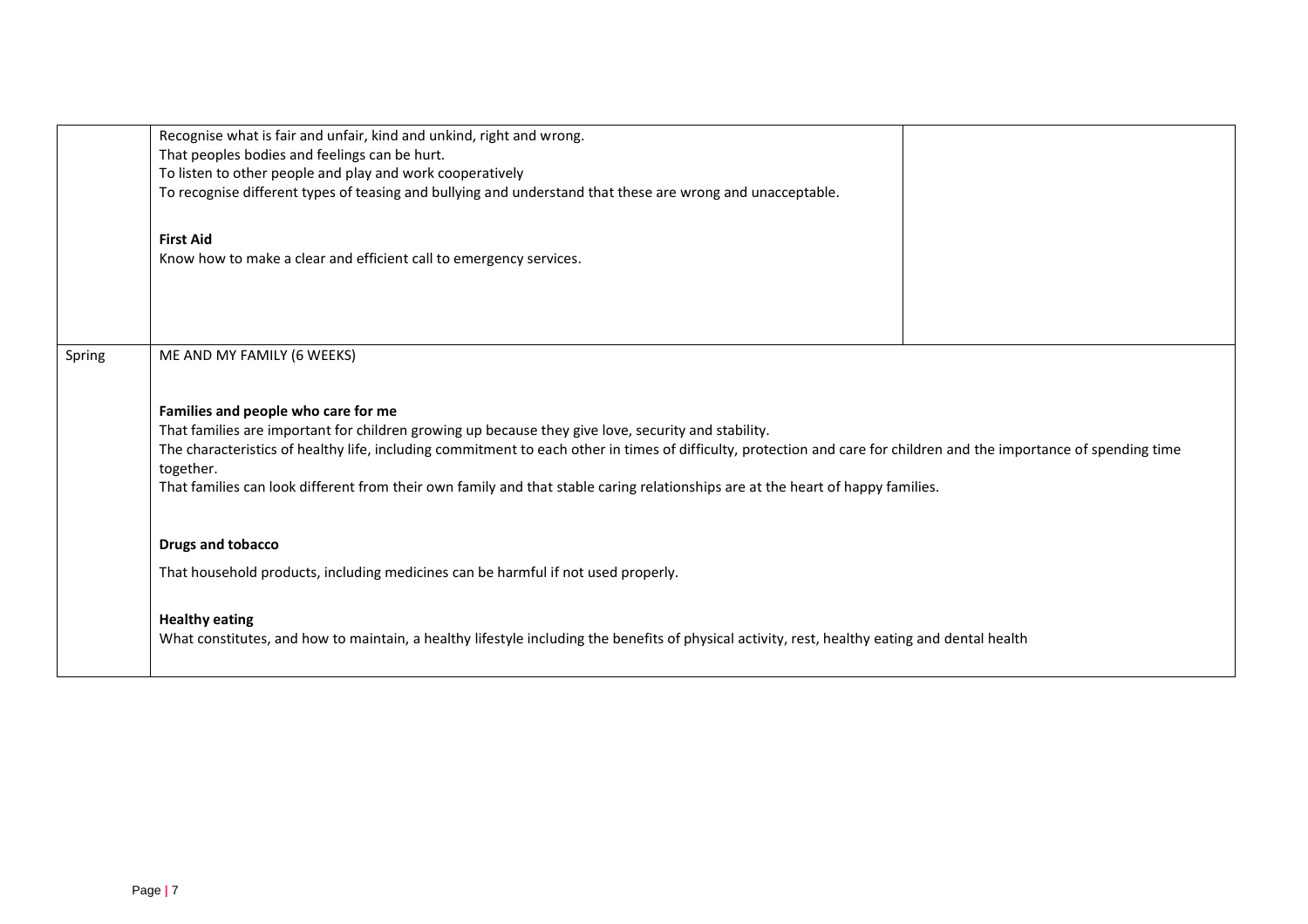| Summer | AT THE SEASIDE (10 WEEKS) (A contrasting UK locality)                                                                         |
|--------|-------------------------------------------------------------------------------------------------------------------------------|
|        | <b>Being safe</b>                                                                                                             |
|        | What is meant by privacy, their right to keep things private and respecting privacy.                                          |
|        | To recognise that they share responsibility for keeping themselves and others safe.                                           |
|        | To judge what kind of physical contact is acceptable, comfortable, unacceptable and uncomfortable and how to respond.         |
|        | About people who look after them, their family networks, who to go to if they are worried and how to attract their attention. |
|        |                                                                                                                               |
|        | <b>Health and prevention</b>                                                                                                  |
|        | What constitutes and how to maintain a healthy lifestyle, e.g. physical activity, rest, healthy eating and dental health.     |
|        | How to maintain personal hygiene.                                                                                             |
|        | How some diseases are spread and how to prevent them.                                                                         |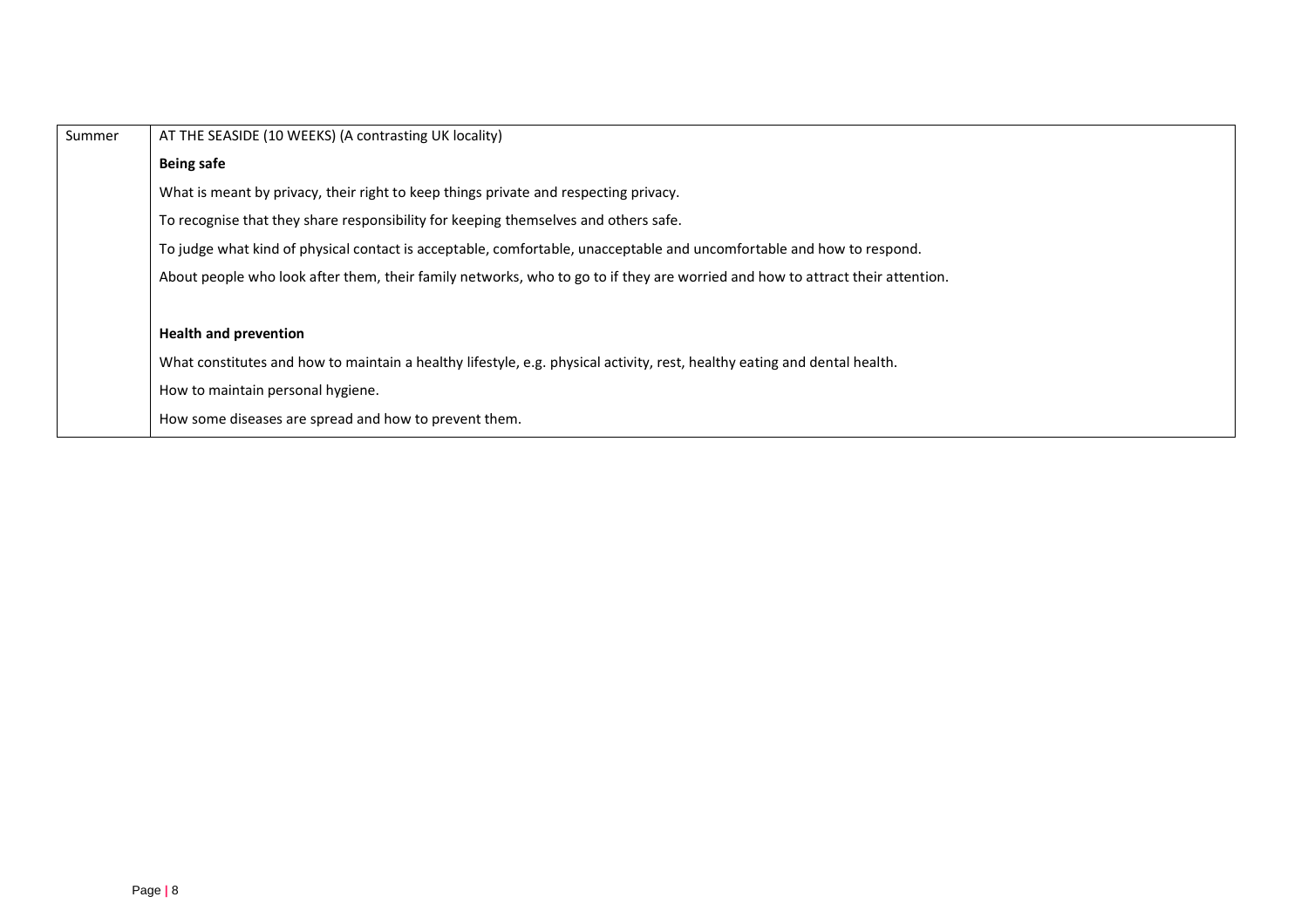| Key Stage 1 Curriculum outline and links - Cycle B |                                                                                                                                                                                                                                                                                                                                                                                                                                                                                                                                                                                                                                                                                                                                                                                                                                                                                                                                                                                                                                                                                                                                                                                                                                                                                               |                                                                                                                                                                                                                                                                                                                                                                                                                                                                                                       |
|----------------------------------------------------|-----------------------------------------------------------------------------------------------------------------------------------------------------------------------------------------------------------------------------------------------------------------------------------------------------------------------------------------------------------------------------------------------------------------------------------------------------------------------------------------------------------------------------------------------------------------------------------------------------------------------------------------------------------------------------------------------------------------------------------------------------------------------------------------------------------------------------------------------------------------------------------------------------------------------------------------------------------------------------------------------------------------------------------------------------------------------------------------------------------------------------------------------------------------------------------------------------------------------------------------------------------------------------------------------|-------------------------------------------------------------------------------------------------------------------------------------------------------------------------------------------------------------------------------------------------------------------------------------------------------------------------------------------------------------------------------------------------------------------------------------------------------------------------------------------------------|
|                                                    | PSHE/PE - physical health and fitness<br>what constitutes, and how to maintain, a healthy lifestyle including the benefits of physical activity<br>about the ways that pupils can help the people who look after them to more easily protect them'<br>about people who look after them, their family networks, who to go to if they are worried and how to attract their attention<br>to make real, informed choices that improve their physical and emotional health, to recognise that choices can have good and not so good consequences                                                                                                                                                                                                                                                                                                                                                                                                                                                                                                                                                                                                                                                                                                                                                   |                                                                                                                                                                                                                                                                                                                                                                                                                                                                                                       |
| Autumn                                             | STREET DETECTIVES (8 WEEKS)<br><b>Respectful relationships</b><br>Identify and respect the differences and similarities between people.<br>Recognise the importance of respecting others even when they are very different from them<br>or making different choices or have differences preferences or beliefs<br>Practical steps they can take in different contexts to improve or support respectful<br>relationships.<br><b>Caring friendships</b><br>To identity their special people (family, friends, and carers). What makes them specail and<br>how they should care for one another.<br>To recognise their behaviour can affect others.<br>Recognise what is fair and unfair, kind and unkind, right and wrong.<br>That peoples bodies and feelings can be hurt.<br>To listen to other people and play and work cooperatively<br>To recognise different types of teasing and bullying and understand that these are wrong and<br>unacceptable.<br>Families and people who care for me<br>That families are important for children growing up because they give love, security and<br>stability.<br>The characteristics of healthy life, including commitment to each other in times of difficulty,<br>protection and care for children and the importance of spending time together. | <b>CELEBRATIONS (5 WEEKS)</b><br>(Diwali, fireworks, birthday, advent, Christmas)<br>PSHE - online relationships / internet safety and harms<br>Rules for and ways to keep physically and emotionally safe, including<br>responsible ICT use and online safety.<br>Recognise that they share a responsibility for keeping themselves and<br>others safe. When to say yes, no, I'll ask or I'll tell.<br>What constitutes and how to maintain a healthy lifestyle, e.g. physical<br>activity and rest. |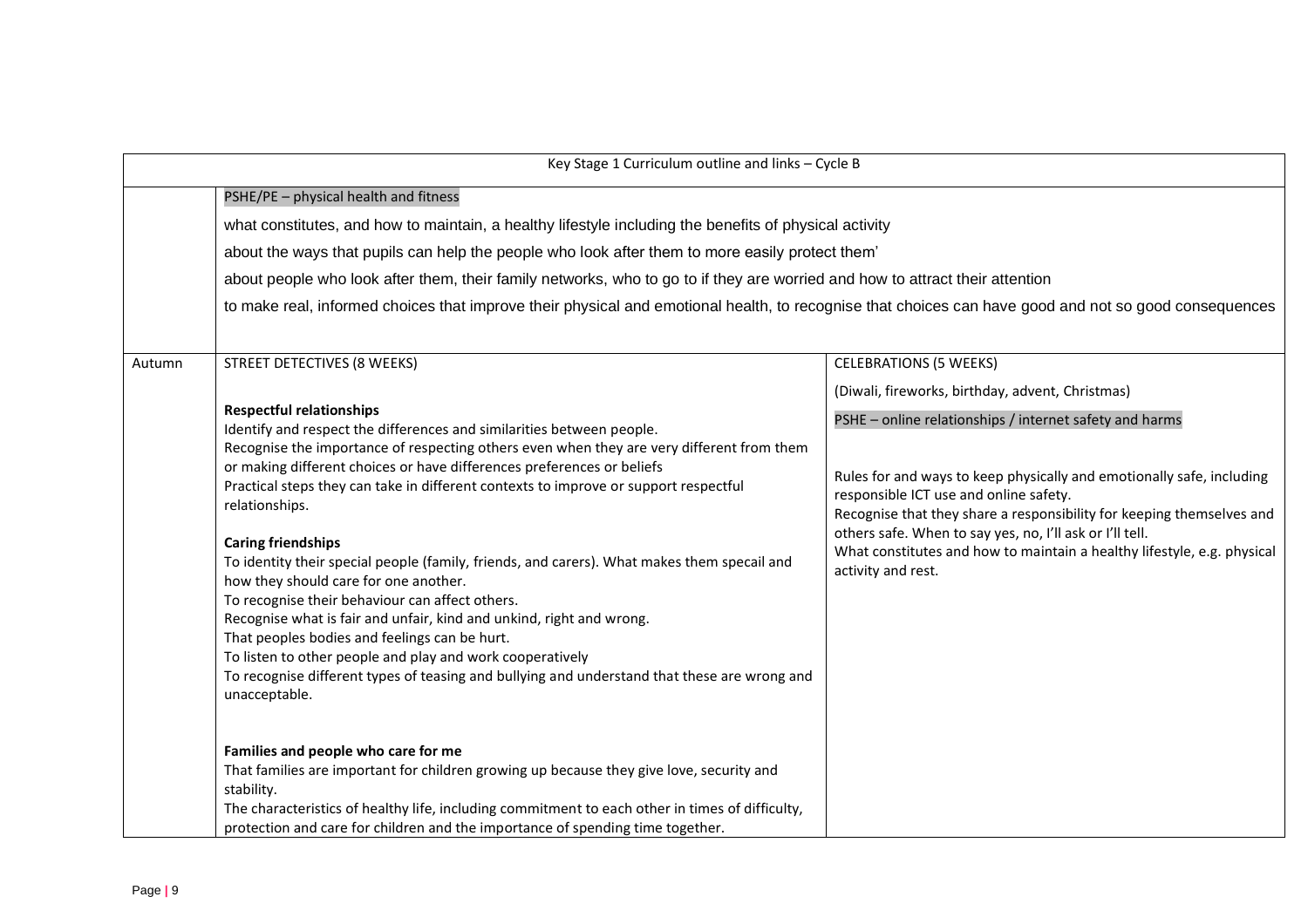|        | That families can look different from their own family and that stable caring relationships are<br>at the heart of happy families.                                      |
|--------|-------------------------------------------------------------------------------------------------------------------------------------------------------------------------|
|        |                                                                                                                                                                         |
|        | <b>First Aid</b>                                                                                                                                                        |
|        | Know how to make a clear and efficient call to emergency services.                                                                                                      |
|        |                                                                                                                                                                         |
|        |                                                                                                                                                                         |
|        |                                                                                                                                                                         |
|        |                                                                                                                                                                         |
|        |                                                                                                                                                                         |
| Spring | POLAR EXPLORERS (7 weeks)                                                                                                                                               |
|        | <b>Caring friendships</b>                                                                                                                                               |
|        | To identity their special people (family, friends, and carers). What makes them special and how they should care for one another.                                       |
|        | To recognise their behaviour can affect others.<br>Recognise what is fair and unfair, kind and unkind, right and wrong.                                                 |
|        | That peoples bodies and feelings can be hurt.                                                                                                                           |
|        | To listen to other people and play and work cooperatively<br>To recognise different types of teasing and bullying and understand that these are wrong and unacceptable. |
|        |                                                                                                                                                                         |
| Summer | Fit kids! (6 WEEKS)                                                                                                                                                     |
|        |                                                                                                                                                                         |
|        | <b>Healthy eating</b>                                                                                                                                                   |
|        | What constitutes, and how to maintain, a healthy lifestyle including the benefits of physical activity, rest, healthy eating and dental health                          |
|        |                                                                                                                                                                         |
|        | <b>Drugs and tobacco</b>                                                                                                                                                |
|        | That household products, including medicines can be harmful if not used properly.                                                                                       |
|        |                                                                                                                                                                         |
|        | <b>Being safe</b>                                                                                                                                                       |
|        | What is meant by privacy, their right to keep things private and respecting privacy.                                                                                    |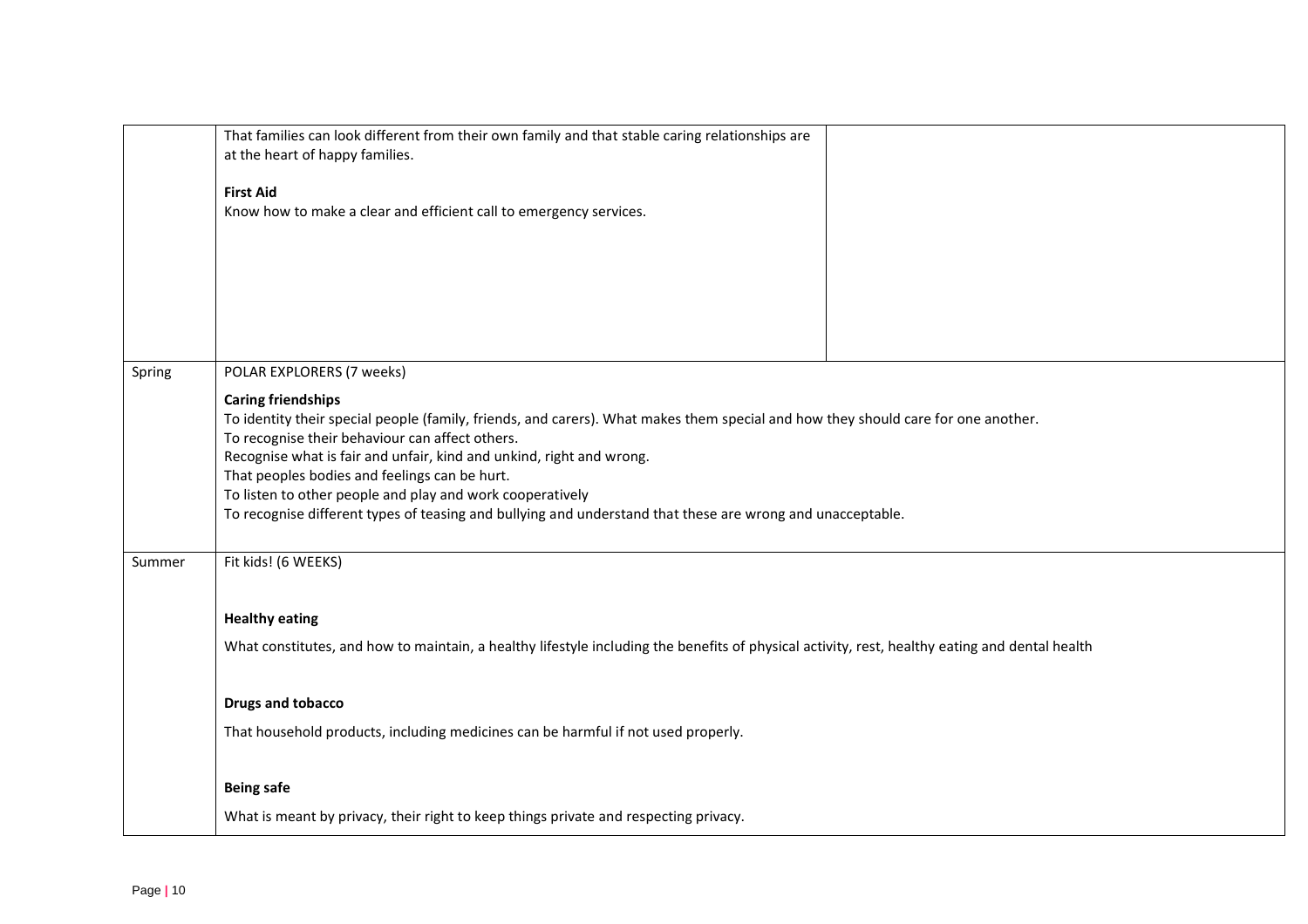| To recognise that they share responsibility for keeping themselves and others safe.                                           |
|-------------------------------------------------------------------------------------------------------------------------------|
| To judge what kind of physical contact is acceptable, comfortable, unacceptable and uncomfortable and how to respond.         |
| About people who look after them, their family networks, who to go to if they are worried and how to attract their attention. |
| <b>Health and prevention</b>                                                                                                  |
| What constitutes and how to maintain a healthy lifestyle, e.g. physical activity, rest, healthy eating and dental health.     |
| How to maintain personal hygiene.                                                                                             |
| How some diseases are spread and how to prevent them.                                                                         |
|                                                                                                                               |
|                                                                                                                               |

**Year 5/ 6 curriculum outline and link CYCLE A**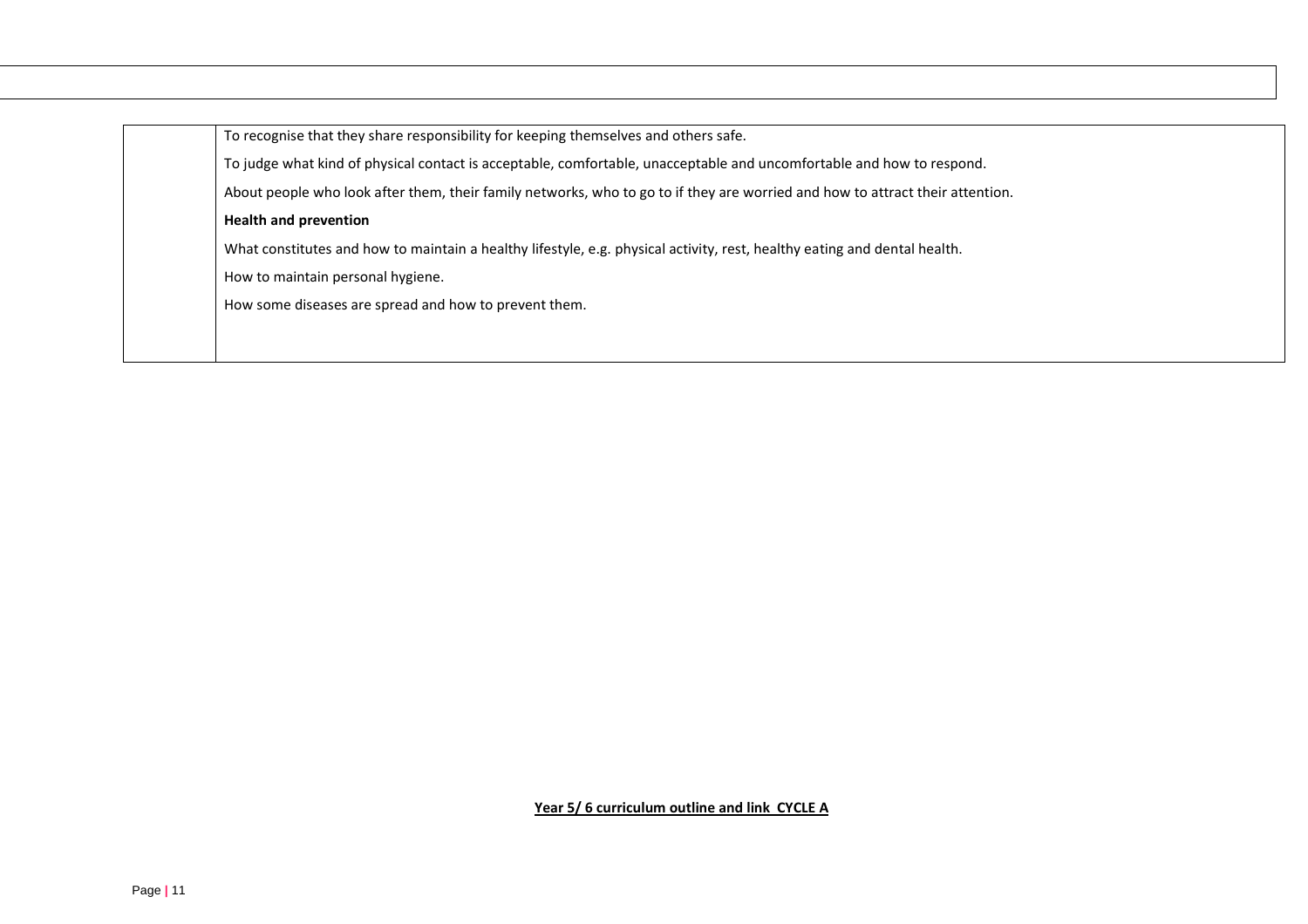| Autumn | PSHE - Me, Myself and I (1/2 weeks)                                                                                                                                                             |
|--------|-------------------------------------------------------------------------------------------------------------------------------------------------------------------------------------------------|
|        | <b>Respectful relationships</b>                                                                                                                                                                 |
|        | the importance of respecting others, even when they are very different from them (for example, physically, in character, personality or backgrounds), or make different                         |
|        | choices or have different preferences or beliefs                                                                                                                                                |
|        | practical steps they can take in a range of different contexts to improve or support respectful relationships                                                                                   |
|        | the conventions of courtesy and manners                                                                                                                                                         |
|        | the importance of self-respect and how this links to their own happiness                                                                                                                        |
|        | that in school and in wider society they can expect to be treated with respect by others, and that in turn they should show due respect to others, including those in<br>positions of authority |
|        | about different types of bullying (including cyberbullying), the impact of bullying, responsibilities of bystanders (primarily reporting bullying to an adult) and how to get<br>help           |
|        | what a stereotype is, and how stereotypes can be unfair, negative or destructive<br>$\sim$                                                                                                      |
|        | the importance of permission-seeking and giving in relationships with friends, peers and adults                                                                                                 |
|        |                                                                                                                                                                                                 |
|        |                                                                                                                                                                                                 |
|        | Families and people who care for me<br>that families are important for children growing up because they can give love, security and stability                                                   |
|        | the characteristics of healthy family life, commitment to each other, including in times of difficulty, protection and care for children and other family members, the importance of            |
|        | spending time together and sharing each other's lives                                                                                                                                           |
|        |                                                                                                                                                                                                 |
|        | PSHE - Drugs, alcohol and tobacco                                                                                                                                                               |
|        | which, why and how, commonly available substances and drugs (including alcohol, tobacco and 'energy drinks') can damage their immediate and future health and safety; that                      |
|        | some are restricted and some are illegal to own, use and give to others                                                                                                                         |
|        | PSHE - mental health day                                                                                                                                                                        |
|        | to recognise that they may experience conflicting emotions and when they might need to listen to, or overcome these                                                                             |
|        | what positively and negatively affects their physical, mental and emotional health                                                                                                              |
|        | how to make informed choices (including recognising that choices can have positive, neutral and negative consequences) and to begin to understand the concept of a 'balanced                    |
|        | lifestyle'                                                                                                                                                                                      |
|        | to deepen their understanding of good and not so good feelings, to extend their vocabulary to enable them to explain both the range and intensity of their feelings to others                   |
|        | to recognise the role of voluntary, community and pressure groups, especially in relation to health and wellbeing                                                                               |
|        | to recognise when they need help and to develop the skills to ask for help                                                                                                                      |
|        | about people who are responsible for helping them stay healthy and safe; how they can help these people to keep them healthy and safe                                                           |
|        | to realise the consequences of anti-social, aggressive and harmful behaviours such as bullying and discrimination of individuals and communities                                                |
|        | to realise the nature and consequences of discrimination, teasing, bullying and aggressive behaviours (including cyber bullying, use of prejudice-based language, 'trolling', how to            |
|        | respond and ask for help)                                                                                                                                                                       |
|        |                                                                                                                                                                                                 |
|        |                                                                                                                                                                                                 |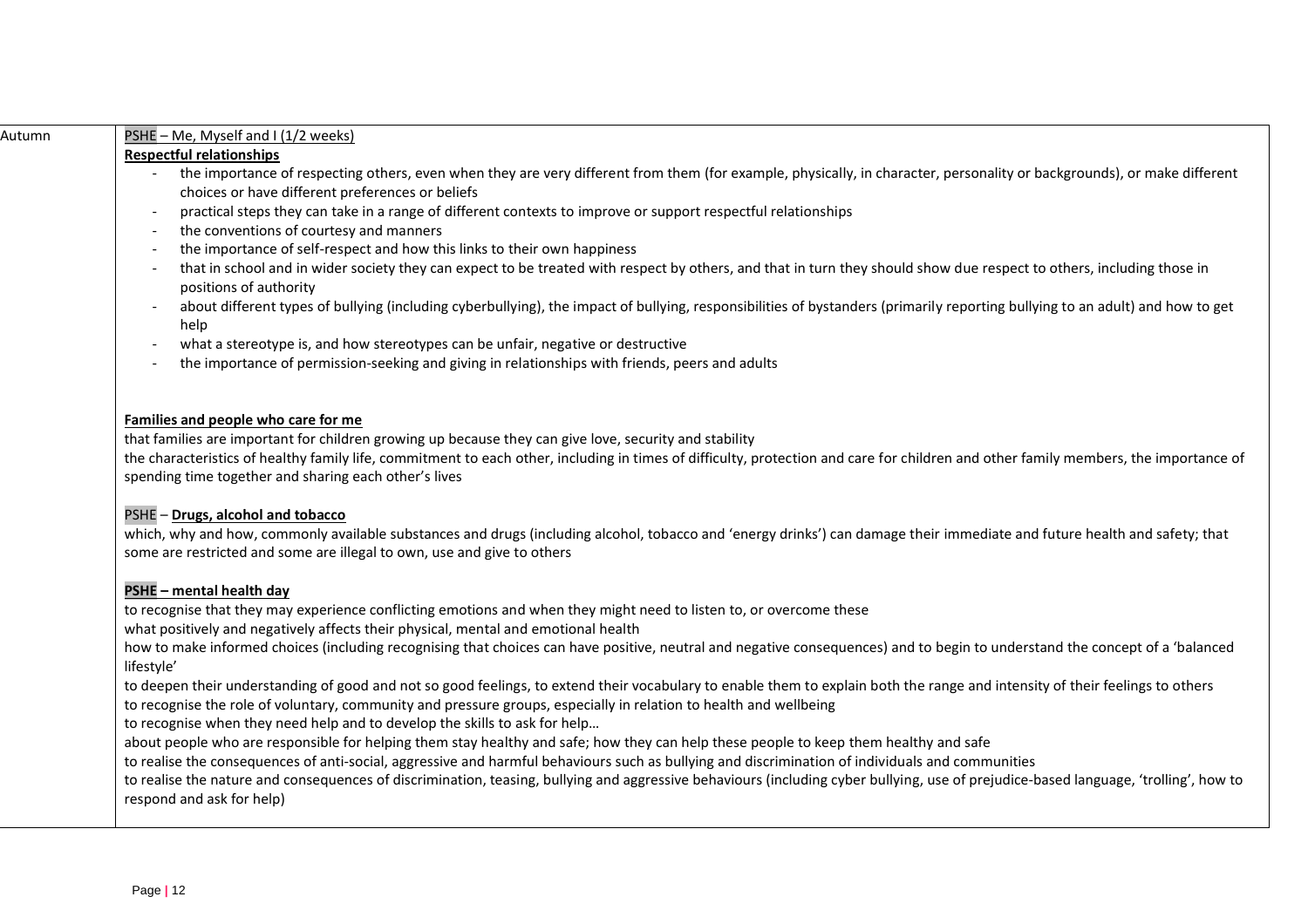| Have a broad view of what money is, including history, trade and currencies.<br>$\bullet$<br>Know that the choices we make and the ideas we have about money change according to individual circumstances, values, beliefs and culture.<br>Understand how our choices can have an impact on the local and wider communities.<br>Understand that managing money is complex and may involve risk.<br>Have a broad view of what we mean by poverty and know something of its links with trade and charities.<br>Understand that feelings around money can be complex, difficult and changeable.<br>be able to manage money effectively in real life situations, making informed choices, tracking spending and keeping within a budget<br>Identify a range of jobs and explain how to develop the skills required to work in the future<br>Demonstrate how to save and look after money<br>Families and people who care for me<br>to recognise different types of relationships, including those between acquaintances, friends, relatives and families<br>that civil partnerships and marriage are examples of a public demonstration of the commitment made between two people who love and care for each other and want to spend<br>their lives together and who are of the legal age to make that commitment<br>to recognise ways in which a relationship can be unhealthy and whom to talk to if they need support<br><b>Health and Prevention</b><br>• key facts about puberty and the changing adolescent body, particularly from age 9 through to age 11, including physical and emotional changes<br>• about menstrual wellbeing including the key facts about the menstrual cycle<br>•that others' families, either in school or in the wider world, sometimes look different from their family, but that they should respect those differences and know that other<br>children's families are also characterised by love and care<br>•that stable, caring relationships, which may be of different types, are at the heart of happy families, and are important for children's security as they grow up |  |
|-----------------------------------------------------------------------------------------------------------------------------------------------------------------------------------------------------------------------------------------------------------------------------------------------------------------------------------------------------------------------------------------------------------------------------------------------------------------------------------------------------------------------------------------------------------------------------------------------------------------------------------------------------------------------------------------------------------------------------------------------------------------------------------------------------------------------------------------------------------------------------------------------------------------------------------------------------------------------------------------------------------------------------------------------------------------------------------------------------------------------------------------------------------------------------------------------------------------------------------------------------------------------------------------------------------------------------------------------------------------------------------------------------------------------------------------------------------------------------------------------------------------------------------------------------------------------------------------------------------------------------------------------------------------------------------------------------------------------------------------------------------------------------------------------------------------------------------------------------------------------------------------------------------------------------------------------------------------------------------------------------------------------------------------------------------------------------------------------------------------|--|
|                                                                                                                                                                                                                                                                                                                                                                                                                                                                                                                                                                                                                                                                                                                                                                                                                                                                                                                                                                                                                                                                                                                                                                                                                                                                                                                                                                                                                                                                                                                                                                                                                                                                                                                                                                                                                                                                                                                                                                                                                                                                                                                 |  |
|                                                                                                                                                                                                                                                                                                                                                                                                                                                                                                                                                                                                                                                                                                                                                                                                                                                                                                                                                                                                                                                                                                                                                                                                                                                                                                                                                                                                                                                                                                                                                                                                                                                                                                                                                                                                                                                                                                                                                                                                                                                                                                                 |  |
| Summer                                                                                                                                                                                                                                                                                                                                                                                                                                                                                                                                                                                                                                                                                                                                                                                                                                                                                                                                                                                                                                                                                                                                                                                                                                                                                                                                                                                                                                                                                                                                                                                                                                                                                                                                                                                                                                                                                                                                                                                                                                                                                                          |  |
|                                                                                                                                                                                                                                                                                                                                                                                                                                                                                                                                                                                                                                                                                                                                                                                                                                                                                                                                                                                                                                                                                                                                                                                                                                                                                                                                                                                                                                                                                                                                                                                                                                                                                                                                                                                                                                                                                                                                                                                                                                                                                                                 |  |
|                                                                                                                                                                                                                                                                                                                                                                                                                                                                                                                                                                                                                                                                                                                                                                                                                                                                                                                                                                                                                                                                                                                                                                                                                                                                                                                                                                                                                                                                                                                                                                                                                                                                                                                                                                                                                                                                                                                                                                                                                                                                                                                 |  |
|                                                                                                                                                                                                                                                                                                                                                                                                                                                                                                                                                                                                                                                                                                                                                                                                                                                                                                                                                                                                                                                                                                                                                                                                                                                                                                                                                                                                                                                                                                                                                                                                                                                                                                                                                                                                                                                                                                                                                                                                                                                                                                                 |  |
|                                                                                                                                                                                                                                                                                                                                                                                                                                                                                                                                                                                                                                                                                                                                                                                                                                                                                                                                                                                                                                                                                                                                                                                                                                                                                                                                                                                                                                                                                                                                                                                                                                                                                                                                                                                                                                                                                                                                                                                                                                                                                                                 |  |
|                                                                                                                                                                                                                                                                                                                                                                                                                                                                                                                                                                                                                                                                                                                                                                                                                                                                                                                                                                                                                                                                                                                                                                                                                                                                                                                                                                                                                                                                                                                                                                                                                                                                                                                                                                                                                                                                                                                                                                                                                                                                                                                 |  |
|                                                                                                                                                                                                                                                                                                                                                                                                                                                                                                                                                                                                                                                                                                                                                                                                                                                                                                                                                                                                                                                                                                                                                                                                                                                                                                                                                                                                                                                                                                                                                                                                                                                                                                                                                                                                                                                                                                                                                                                                                                                                                                                 |  |
|                                                                                                                                                                                                                                                                                                                                                                                                                                                                                                                                                                                                                                                                                                                                                                                                                                                                                                                                                                                                                                                                                                                                                                                                                                                                                                                                                                                                                                                                                                                                                                                                                                                                                                                                                                                                                                                                                                                                                                                                                                                                                                                 |  |
|                                                                                                                                                                                                                                                                                                                                                                                                                                                                                                                                                                                                                                                                                                                                                                                                                                                                                                                                                                                                                                                                                                                                                                                                                                                                                                                                                                                                                                                                                                                                                                                                                                                                                                                                                                                                                                                                                                                                                                                                                                                                                                                 |  |
|                                                                                                                                                                                                                                                                                                                                                                                                                                                                                                                                                                                                                                                                                                                                                                                                                                                                                                                                                                                                                                                                                                                                                                                                                                                                                                                                                                                                                                                                                                                                                                                                                                                                                                                                                                                                                                                                                                                                                                                                                                                                                                                 |  |
|                                                                                                                                                                                                                                                                                                                                                                                                                                                                                                                                                                                                                                                                                                                                                                                                                                                                                                                                                                                                                                                                                                                                                                                                                                                                                                                                                                                                                                                                                                                                                                                                                                                                                                                                                                                                                                                                                                                                                                                                                                                                                                                 |  |
|                                                                                                                                                                                                                                                                                                                                                                                                                                                                                                                                                                                                                                                                                                                                                                                                                                                                                                                                                                                                                                                                                                                                                                                                                                                                                                                                                                                                                                                                                                                                                                                                                                                                                                                                                                                                                                                                                                                                                                                                                                                                                                                 |  |
|                                                                                                                                                                                                                                                                                                                                                                                                                                                                                                                                                                                                                                                                                                                                                                                                                                                                                                                                                                                                                                                                                                                                                                                                                                                                                                                                                                                                                                                                                                                                                                                                                                                                                                                                                                                                                                                                                                                                                                                                                                                                                                                 |  |
|                                                                                                                                                                                                                                                                                                                                                                                                                                                                                                                                                                                                                                                                                                                                                                                                                                                                                                                                                                                                                                                                                                                                                                                                                                                                                                                                                                                                                                                                                                                                                                                                                                                                                                                                                                                                                                                                                                                                                                                                                                                                                                                 |  |
|                                                                                                                                                                                                                                                                                                                                                                                                                                                                                                                                                                                                                                                                                                                                                                                                                                                                                                                                                                                                                                                                                                                                                                                                                                                                                                                                                                                                                                                                                                                                                                                                                                                                                                                                                                                                                                                                                                                                                                                                                                                                                                                 |  |
|                                                                                                                                                                                                                                                                                                                                                                                                                                                                                                                                                                                                                                                                                                                                                                                                                                                                                                                                                                                                                                                                                                                                                                                                                                                                                                                                                                                                                                                                                                                                                                                                                                                                                                                                                                                                                                                                                                                                                                                                                                                                                                                 |  |
|                                                                                                                                                                                                                                                                                                                                                                                                                                                                                                                                                                                                                                                                                                                                                                                                                                                                                                                                                                                                                                                                                                                                                                                                                                                                                                                                                                                                                                                                                                                                                                                                                                                                                                                                                                                                                                                                                                                                                                                                                                                                                                                 |  |
|                                                                                                                                                                                                                                                                                                                                                                                                                                                                                                                                                                                                                                                                                                                                                                                                                                                                                                                                                                                                                                                                                                                                                                                                                                                                                                                                                                                                                                                                                                                                                                                                                                                                                                                                                                                                                                                                                                                                                                                                                                                                                                                 |  |
| <b>Basic First Aid - Year 5</b>                                                                                                                                                                                                                                                                                                                                                                                                                                                                                                                                                                                                                                                                                                                                                                                                                                                                                                                                                                                                                                                                                                                                                                                                                                                                                                                                                                                                                                                                                                                                                                                                                                                                                                                                                                                                                                                                                                                                                                                                                                                                                 |  |
| concepts of basic first-aid, for example dealing with common injuries, including head injuries                                                                                                                                                                                                                                                                                                                                                                                                                                                                                                                                                                                                                                                                                                                                                                                                                                                                                                                                                                                                                                                                                                                                                                                                                                                                                                                                                                                                                                                                                                                                                                                                                                                                                                                                                                                                                                                                                                                                                                                                                  |  |
| <b>Changing adolescent body</b>                                                                                                                                                                                                                                                                                                                                                                                                                                                                                                                                                                                                                                                                                                                                                                                                                                                                                                                                                                                                                                                                                                                                                                                                                                                                                                                                                                                                                                                                                                                                                                                                                                                                                                                                                                                                                                                                                                                                                                                                                                                                                 |  |
| key facts about puberty and the changing adolescent body, particularly from age 9 through to age 11, including physical and emotional changes                                                                                                                                                                                                                                                                                                                                                                                                                                                                                                                                                                                                                                                                                                                                                                                                                                                                                                                                                                                                                                                                                                                                                                                                                                                                                                                                                                                                                                                                                                                                                                                                                                                                                                                                                                                                                                                                                                                                                                   |  |
| about menstrual wellbeing including the key facts about the menstrual cycle                                                                                                                                                                                                                                                                                                                                                                                                                                                                                                                                                                                                                                                                                                                                                                                                                                                                                                                                                                                                                                                                                                                                                                                                                                                                                                                                                                                                                                                                                                                                                                                                                                                                                                                                                                                                                                                                                                                                                                                                                                     |  |
|                                                                                                                                                                                                                                                                                                                                                                                                                                                                                                                                                                                                                                                                                                                                                                                                                                                                                                                                                                                                                                                                                                                                                                                                                                                                                                                                                                                                                                                                                                                                                                                                                                                                                                                                                                                                                                                                                                                                                                                                                                                                                                                 |  |
|                                                                                                                                                                                                                                                                                                                                                                                                                                                                                                                                                                                                                                                                                                                                                                                                                                                                                                                                                                                                                                                                                                                                                                                                                                                                                                                                                                                                                                                                                                                                                                                                                                                                                                                                                                                                                                                                                                                                                                                                                                                                                                                 |  |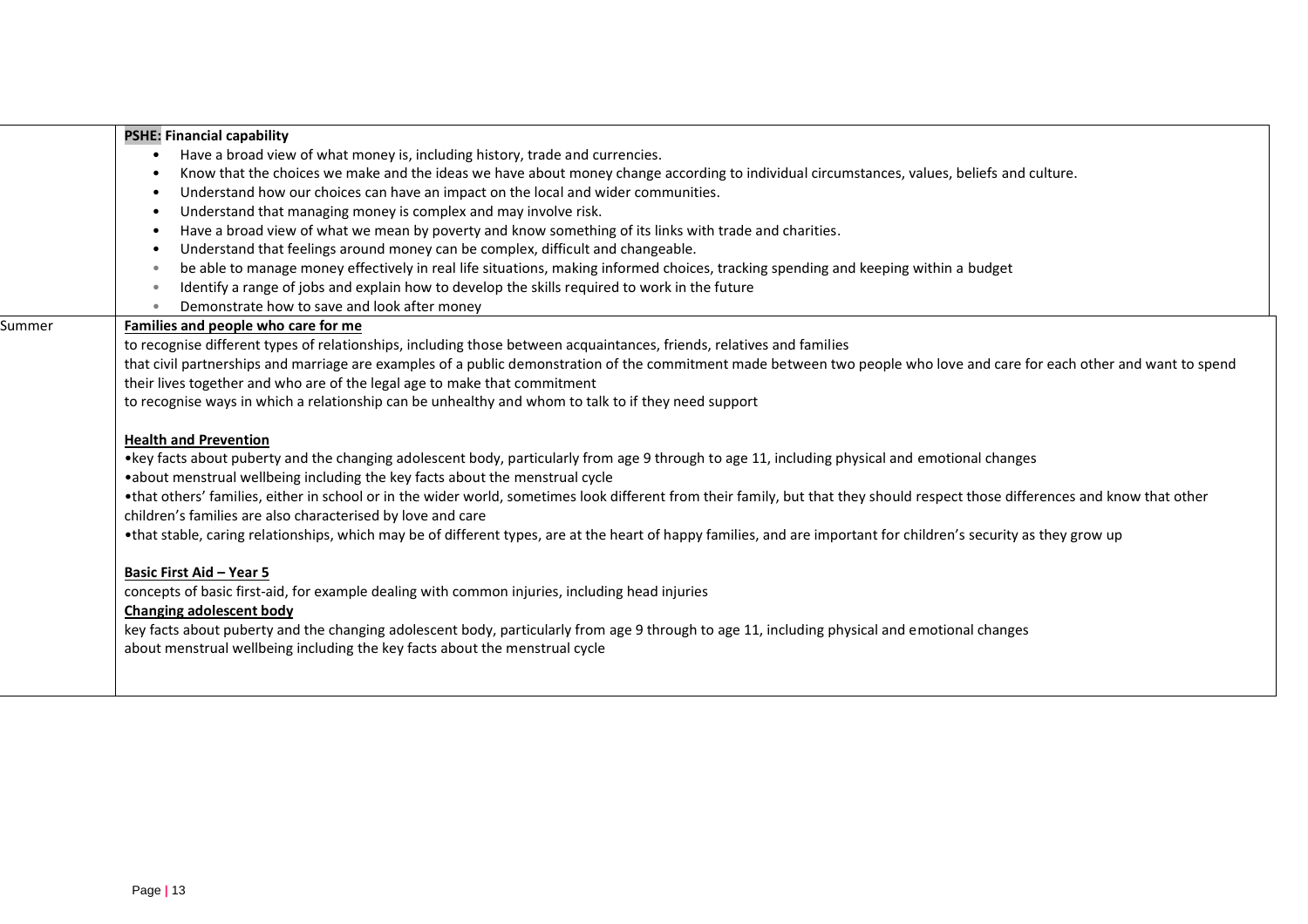**Year 3 / 4 - Cycle A**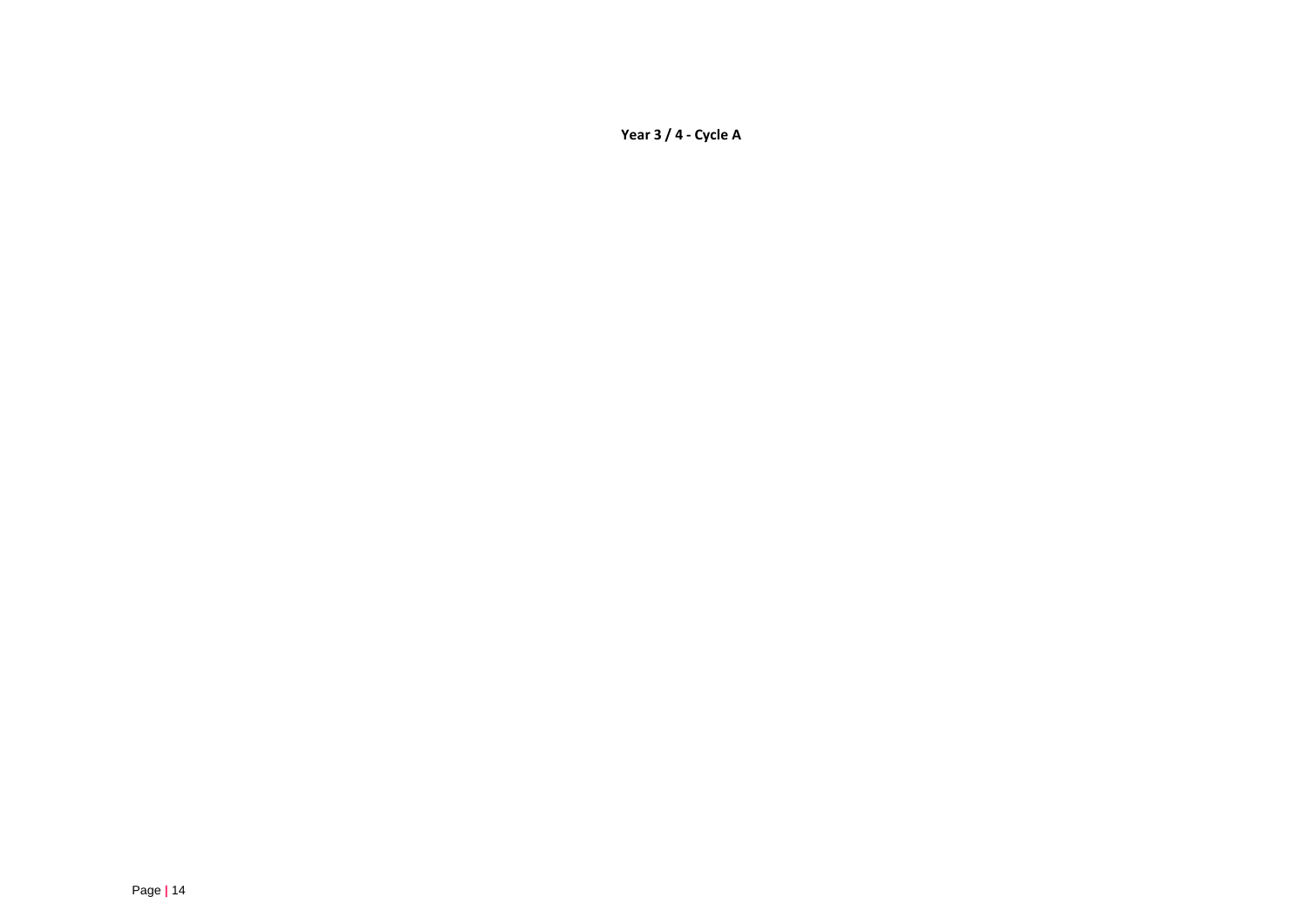| Autumn | Mental Wellbeing:                                                                                                                                                                                                                                                                                  |
|--------|----------------------------------------------------------------------------------------------------------------------------------------------------------------------------------------------------------------------------------------------------------------------------------------------------|
|        | that mental wellbeing is a normal part of daily life, in the same way as physical health                                                                                                                                                                                                           |
|        | that there is a normal range of emotions (e.g. happiness, sadness, anger, fear, surprise, nervousness) and scale of emotions that all humans<br>$\bullet$<br>experience in relation to different experiences and situations                                                                        |
|        |                                                                                                                                                                                                                                                                                                    |
|        | how to recognise and talk about their emotions, including having a varied vocabulary of words to use when talking about their own and<br>$\bullet$<br>others' feelings                                                                                                                             |
|        | how to judge whether what they are feeling and how they are<br>$\bullet$                                                                                                                                                                                                                           |
|        | the benefits of physical exercise, time outdoors, community participation, voluntary and service-based activity on mental wellbeing and<br>$\bullet$<br>happiness                                                                                                                                  |
|        | simple self-care techniques, including the importance of rest, time spent with friends and family and the benefits of hobbies and interests<br>$\bullet$                                                                                                                                           |
|        | isolation and loneliness can affect children and that it is very important for children to discuss their feelings within adult and seek support<br>٠<br>that bullying (including cyberbullying) has a negative and often lasting impact on mental wellbeing<br>$\bullet$                           |
|        |                                                                                                                                                                                                                                                                                                    |
|        | where and how to seek support (including recognising the triggers for seeking support), including whom in school they should speak to if they<br>$\bullet$<br>are worried about their owner someone else's mental wellbeing or ability to control their emotions (including issues arising online) |
|        | It is common for people to experience mental ill health. For many people who do, the problems can be resolved if the right support is made<br>$\bullet$<br>available, especially if accessed early enough                                                                                          |
|        | <b>Respectful Relationships:</b>                                                                                                                                                                                                                                                                   |
|        | the importance of respecting others, even when they are very different from them (for example, physically, in character, personality or<br>backgrounds), or make different choices or have different preferences or beliefs                                                                        |
|        | practical steps they can take in a range of different contexts to improve or support respectful relationships<br>٠                                                                                                                                                                                 |
|        | the conventions of courtesy and manners<br>$\bullet$                                                                                                                                                                                                                                               |
|        | the importance of self-respect and how this links to their own happiness<br>$\bullet$                                                                                                                                                                                                              |
|        | that in school and in wider society they can expect to be treated with respect by others, and that in turn they should show due respect to<br>$\bullet$<br>others, including those in positions of authority                                                                                       |
|        | about different types of bullying (including cyberbullying), the impact of bullying, responsibilities of bystanders (primarily reporting bullying to<br>$\bullet$<br>an adult) and how to get help                                                                                                 |
|        | what a stereotype is, and how stereotypes can be unfair, negative or destructive<br>٠                                                                                                                                                                                                              |
|        | the importance of permission-seeking and giving in relationships with friends, peers and adults<br>$\bullet$                                                                                                                                                                                       |
|        |                                                                                                                                                                                                                                                                                                    |
|        | <b>Internet Safety and Harms:</b>                                                                                                                                                                                                                                                                  |
|        | how to consider the effect of their online actions on others and know how to recognise and display respectful behaviour online and the                                                                                                                                                             |
|        |                                                                                                                                                                                                                                                                                                    |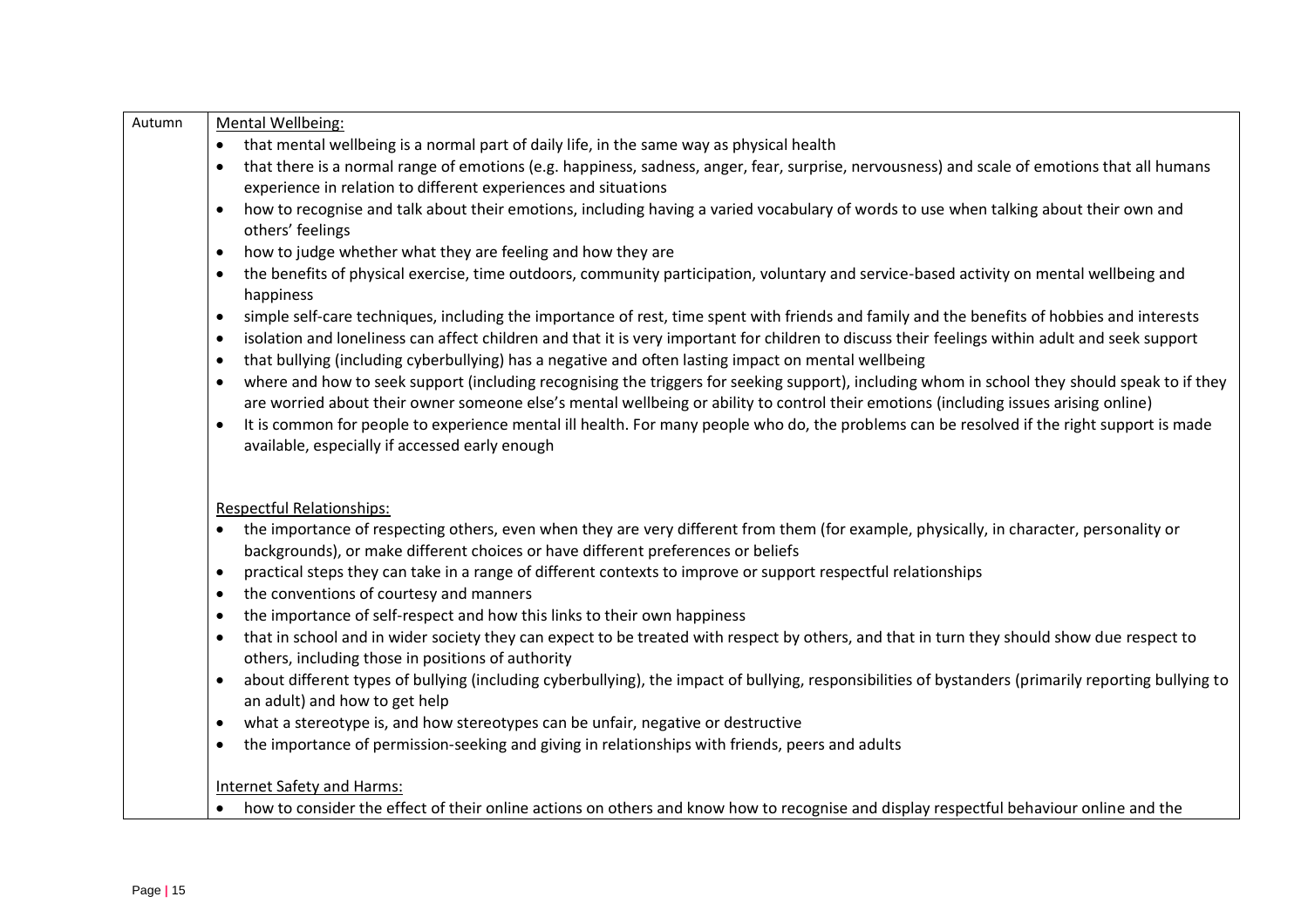|        | importance of keeping personal information private                                                                                                                                                                                                                                                    |
|--------|-------------------------------------------------------------------------------------------------------------------------------------------------------------------------------------------------------------------------------------------------------------------------------------------------------|
|        | that the internet can also be a negative place where online abuse, trolling, bullying and harassment can take place, which can have a negative<br>$\bullet$<br>impact on mental health                                                                                                                |
|        | where and how to report concerns and get support with issues online<br>$\bullet$                                                                                                                                                                                                                      |
|        |                                                                                                                                                                                                                                                                                                       |
|        | <b>Online Relationships:</b>                                                                                                                                                                                                                                                                          |
|        | that the same principles apply to online relationships as to face-to-face relationships, including the importance of respect for others online                                                                                                                                                        |
|        | including when we are anonymous<br>the rules and principles for keeping safe online, how to recognise risks, harmful content and contact, and how to report them<br>$\bullet$                                                                                                                         |
|        | how to critically consider their online friendships and sources of information including awareness of the risks associated with people they<br>$\bullet$                                                                                                                                              |
|        | have never met                                                                                                                                                                                                                                                                                        |
|        |                                                                                                                                                                                                                                                                                                       |
| Spring | Roman Invaders - 6 weeks                                                                                                                                                                                                                                                                              |
|        | PSHE Internet Safety and Harms                                                                                                                                                                                                                                                                        |
|        | how to be a discerning consumer of information, including that from search engines is ranked, selected and targeted                                                                                                                                                                                   |
|        | where and how to report concerns and get support with issues online<br>٠                                                                                                                                                                                                                              |
|        |                                                                                                                                                                                                                                                                                                       |
|        |                                                                                                                                                                                                                                                                                                       |
| Summer |                                                                                                                                                                                                                                                                                                       |
|        | <b>PSHE based</b>                                                                                                                                                                                                                                                                                     |
|        | Being Safe (1 week)                                                                                                                                                                                                                                                                                   |
|        | <b>PSHE Being Safe</b>                                                                                                                                                                                                                                                                                |
|        | Being Safe:                                                                                                                                                                                                                                                                                           |
|        | what sorts of boundaries are appropriate in friendships with peers and others (including in a digital context)                                                                                                                                                                                        |
|        | about the concept of privacy and the implications of it for both children and adults; including that it is not always right to keep secrets if they<br>$\bullet$                                                                                                                                      |
|        | relate to being safe                                                                                                                                                                                                                                                                                  |
|        | that each person's body belongs to them, and the differences between appropriate and inappropriate or unsafe physical, and other, contact<br>$\bullet$<br>how to respond safely and appropriately to adults they may encounter (in all contexts, including online) whom they do not know<br>$\bullet$ |
|        | how to recognise and report feelings of being unsafe or feeling bad about any adult<br>$\bullet$                                                                                                                                                                                                      |
|        | how to ask for advice or help for themselves or others, and to keep trying until they are heard,<br>$\bullet$                                                                                                                                                                                         |
|        | how to report concerns or abuse, and the vocabulary and confidence needed to do so<br>$\bullet$                                                                                                                                                                                                       |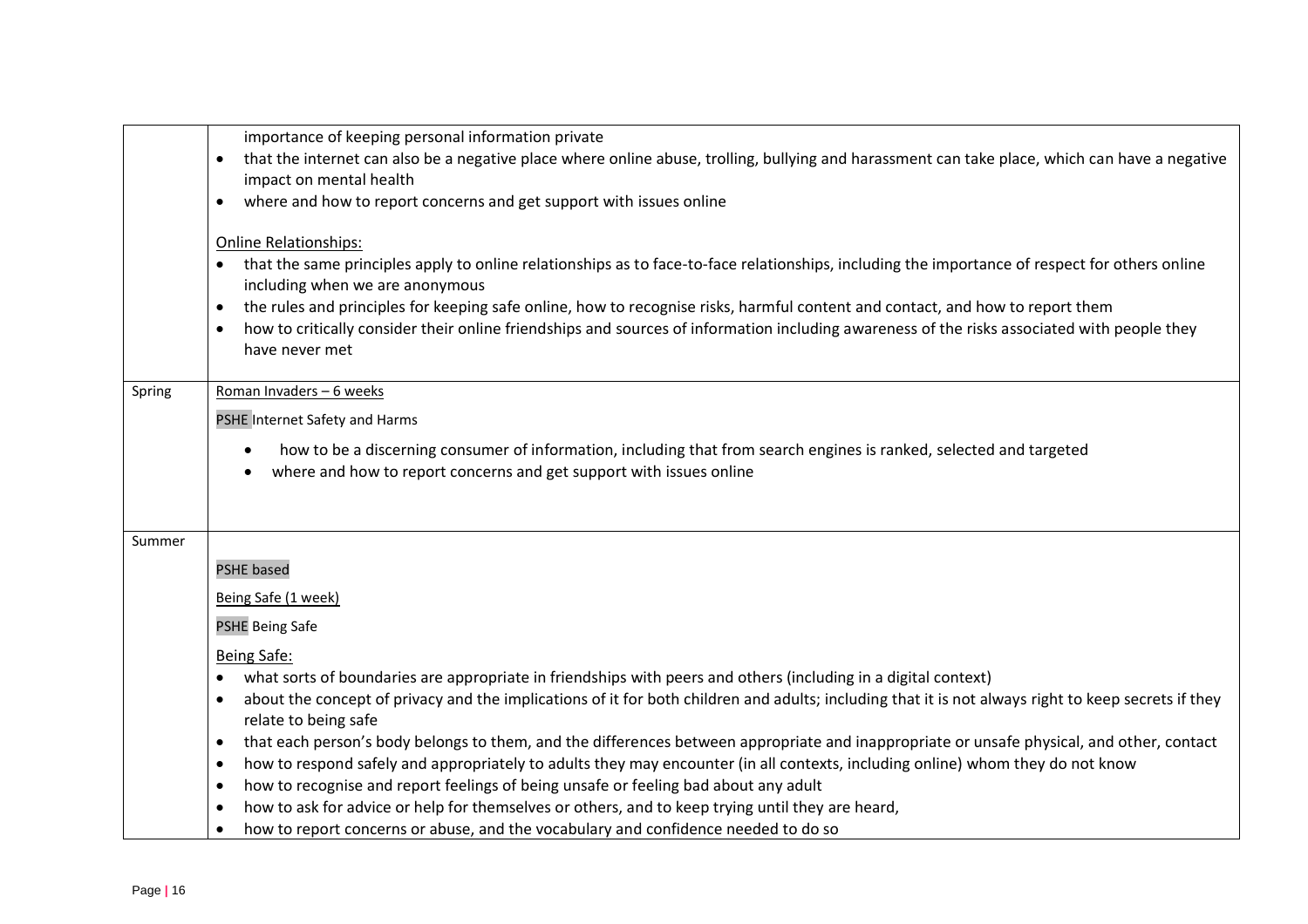| where to get advice from e.g. family, school and/or other sources                                                                                                                          |
|--------------------------------------------------------------------------------------------------------------------------------------------------------------------------------------------|
| <b>PSHE: Healthy Eating</b>                                                                                                                                                                |
| <b>Ancient Greece- 5 weeks</b>                                                                                                                                                             |
| PSHE: Internet Safety and Harms; Health and Prevention; Basic First Aid                                                                                                                    |
| how to be a discerning consumer of information, including that from search engines is ranked, selected and targeted<br>where and how to report concerns and get support with issues online |

**Year 3 / 4 - Cycle B**

| Autumn | Families and people who care for me:                                                                                                                                                                                                                      |
|--------|-----------------------------------------------------------------------------------------------------------------------------------------------------------------------------------------------------------------------------------------------------------|
|        | that families are important for children growing up because they can give love, security and stability                                                                                                                                                    |
|        | the characteristics of healthy family life, commitment to each other, including in times of difficulty, protection and care for children and other<br>family members, the importance of spending time together and sharing each other's lives             |
|        | that others' families, either in school or in the wider world, sometimes look different from their family, but that they should respect those<br>$\bullet$<br>differences and know that other children's families are also characterised by love and care |
|        | that stable, caring relationships, which may be of different types, are at the heart of happy families, and are important for children's security<br>$\bullet$<br>as they grow up                                                                         |
|        | that marriage represents a formal and legally recognised commitment of two people to each other which is intended to be lifelong<br>$\bullet$                                                                                                             |
|        | how to recognise if family relationships are making them feel unhappy or unsafe, and how to seek help or advice from others if needed                                                                                                                     |
|        | <b>Caring Friendships:</b><br>how important friendships are in making us feel happy and secure, and how people choose and make friends                                                                                                                    |
|        |                                                                                                                                                                                                                                                           |
|        | the characteristics of friendships, including mutual respect, truthfulness, trustworthiness, loyalty, kindness, generosity, trust, sharing interests<br>$\bullet$<br>and experiences and support with problems and difficulties                           |
|        | That healthy friendships are positive and welcoming towards others, and do not make others feel lonely or excluded.<br>$\bullet$                                                                                                                          |
|        | that most friendships have ups and downs, and that these can often be worked through so that the friendship is repaired or even<br>$\bullet$<br>strengthened, and that resorting to violence is never right                                               |
|        | how to recognise who to trust and who not to trust, how to judge when a friendship is making them feel unhappy or uncomfortable,<br>$\bullet$<br>managing conflict, how to manage these situations and how to seek help or advice from others, if needed  |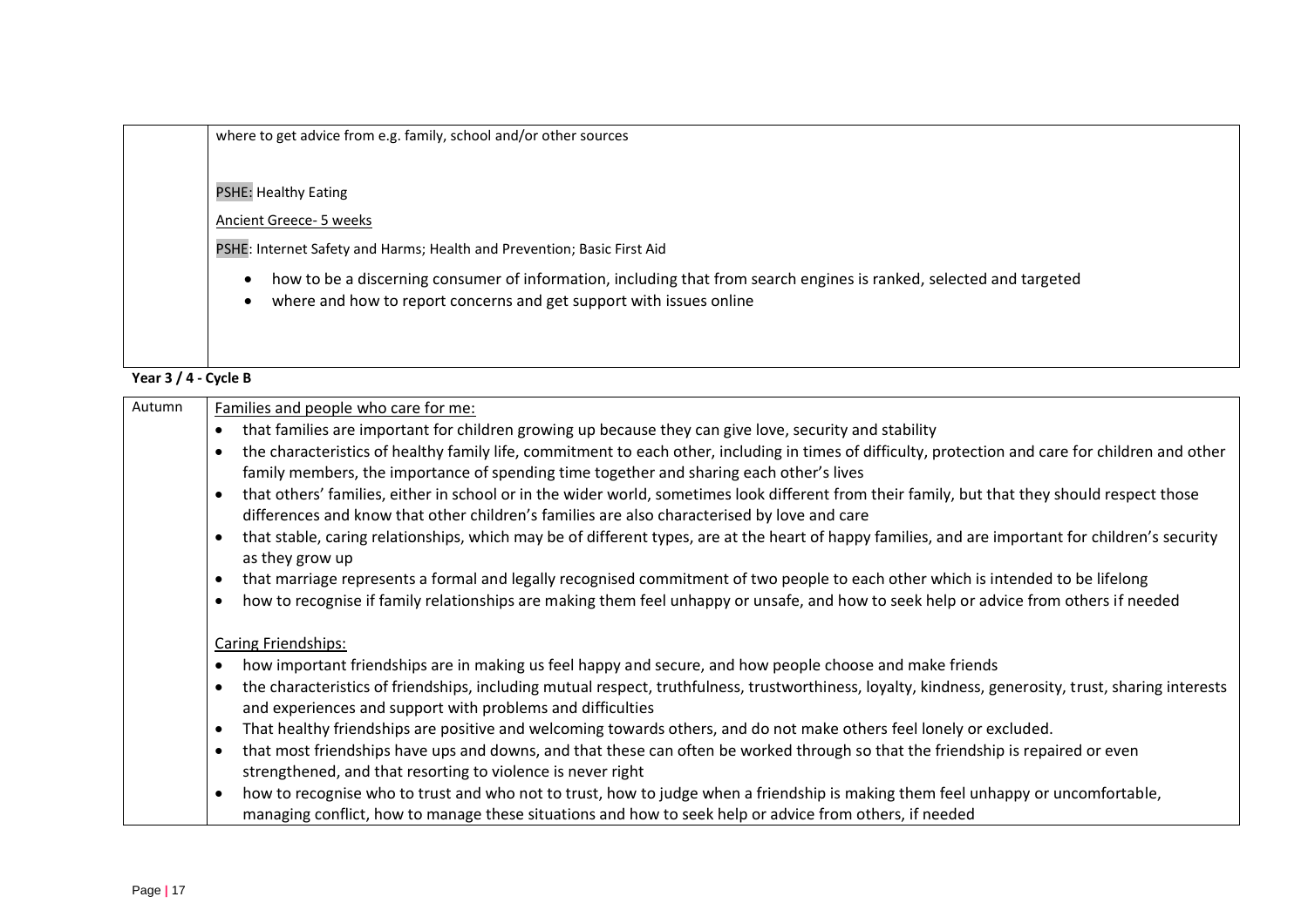|                        | Mental Wellbeing:                                                                                                                                                                                                                                                                     |
|------------------------|---------------------------------------------------------------------------------------------------------------------------------------------------------------------------------------------------------------------------------------------------------------------------------------|
| $\bullet$              | that mental wellbeing is a normal part of daily life, in the same way as physical health                                                                                                                                                                                              |
| $\bullet$              | that there is a normal range of emotions (e.g. happiness, sadness, anger, fear, surprise, nervousness) and scale of emotions that all humans                                                                                                                                          |
|                        | experience in relation to different experiences and situations                                                                                                                                                                                                                        |
| $\bullet$              | how to recognise and talk about their emotions, including having a varied vocabulary of words to use when talking about their own and                                                                                                                                                 |
|                        | others' feelings                                                                                                                                                                                                                                                                      |
| $\bullet$              | how to judge whether what they are feeling and how they are                                                                                                                                                                                                                           |
| $\bullet$              | the benefits of physical exercise, time outdoors, community participation, voluntary and service-based activity on mental wellbeing and<br>happiness                                                                                                                                  |
| $\bullet$              | simple self-care techniques, including the importance of rest, time spent with friends and family and the benefits of hobbies and interests                                                                                                                                           |
| $\bullet$<br>$\bullet$ | isolation and loneliness can affect children and that it is very important for children to discuss their feelings within adult and seek support<br>that bullying (including cyberbullying) has a negative and often lasting impact on mental wellbeing                                |
| $\bullet$              | where and how to seek support (including recognising the triggers for seeking support), including whom in school they should speak to if they<br>are worried about their owner someone else's mental wellbeing or ability to control their emotions (including issues arising online) |
| $\bullet$              | It is common for people to experience mental ill health. For many people who do, the problems can be resolved if the right support is made<br>available, especially if accessed early enough                                                                                          |
|                        | Volcanoes - 7 weeks<br>PSHE: Internet Safety and Harms                                                                                                                                                                                                                                |
|                        | <b>PSHE skills used to research:</b>                                                                                                                                                                                                                                                  |
|                        | how to be a discerning consumer of information, including that from search engines is ranked, selected and targeted<br>where and how to report concerns and get support with issues online<br>$\bullet$                                                                               |
|                        | Spectacular Suffragettes - 4 weeks                                                                                                                                                                                                                                                    |
|                        | PSHE: British values; Internet Safety and Harms                                                                                                                                                                                                                                       |
|                        |                                                                                                                                                                                                                                                                                       |
|                        | how to be a discerning consumer of information, including that from search engines is ranked, selected and targeted<br>$\bullet$                                                                                                                                                      |
|                        | where and how to report concerns and get support with issues online                                                                                                                                                                                                                   |
|                        | that for most people the internet is an integral part of life and has many benefits                                                                                                                                                                                                   |
|                        |                                                                                                                                                                                                                                                                                       |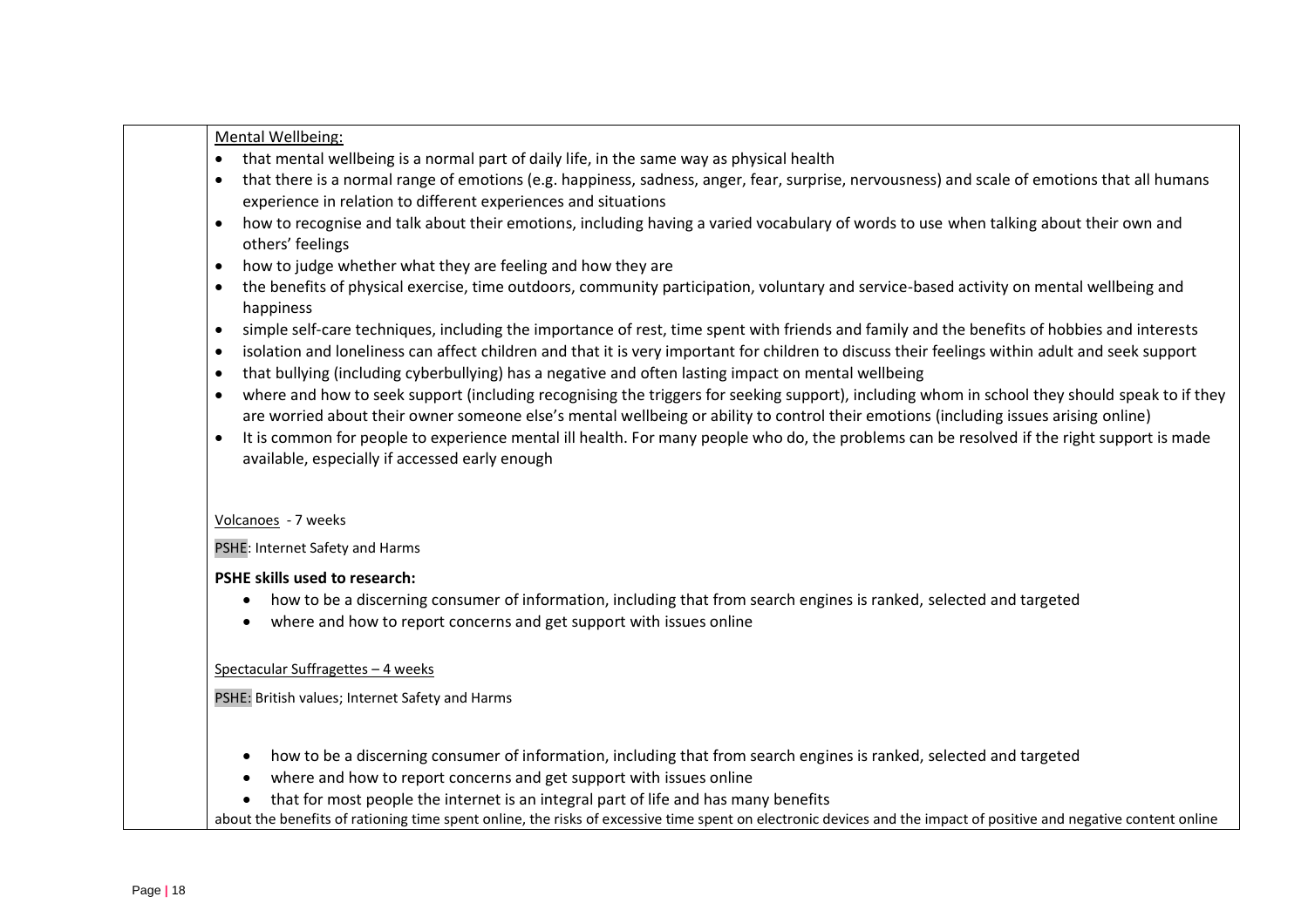|        | on their own and others' mental and physical wellbeing                                                                                                                                                                                                                                                                           |
|--------|----------------------------------------------------------------------------------------------------------------------------------------------------------------------------------------------------------------------------------------------------------------------------------------------------------------------------------|
|        | <b>British Values:</b><br>an understanding of how citizens can influence decision-making through the democratic process                                                                                                                                                                                                          |
|        | an acceptance that people having different faiths or beliefs to oneself (or having none) should be accepted and tolerated, and should not be the cause<br>of prejudicial or discriminatory behaviour<br>an understanding of the importance of identifying and combatting discrimination                                          |
|        | <b>Healthy Eating:</b>                                                                                                                                                                                                                                                                                                           |
|        | what constitutes a healthy diet (including understanding calories and other nutritional content)<br>•the principles of planning and preparing a range of healthy meals.<br>•the characteristics of a poor diet and risks associated with unhealthy eating (including, for example, obesity and tooth decay) and other behaviours |
|        | <b>Health and Prevention</b>                                                                                                                                                                                                                                                                                                     |
|        | about dental health and the benefits of good oral hygiene and dental flossing, including regular check-ups at the dentist                                                                                                                                                                                                        |
| Spring | Funny bones - 4 weeks                                                                                                                                                                                                                                                                                                            |
|        | Drugs, alcohol and tobacco                                                                                                                                                                                                                                                                                                       |
|        | • the facts about legal and illegal substances and associated risks, including smoking, alcohol use and drug-taking<br><b>Basic First Aid</b>                                                                                                                                                                                    |
|        | know how to make a clear and efficient call to emergency services if necessary<br>$\bullet$                                                                                                                                                                                                                                      |
|        | concepts of basic first-aid, for example dealing with common injuries, including head injuries<br><b>Health and Prevention</b>                                                                                                                                                                                                   |
|        | how to recognise early signs of physical illness, such as weight loss, or unexplained changes to the body<br>$\bullet$                                                                                                                                                                                                           |
|        | about safe and unsafe exposure to the sun, and how to reduce the risk of sun damage, including skin cancer                                                                                                                                                                                                                       |
|        | The importance of sufficient good quality sleep for good health and that a lack of sleep can affect weight, mood and ability to learn.                                                                                                                                                                                           |
|        | About personal hygiene and germs including bacteria, viruses, how they are spread and treated, and the importance of hand washing.                                                                                                                                                                                               |
|        | the facts and science relating to allergies, immunisation and vaccination<br><b>Being Safe</b>                                                                                                                                                                                                                                   |
|        | that each person's body belongs to them, and the differences between appropriate and inappropriate or unsafe physical, and other, contact                                                                                                                                                                                        |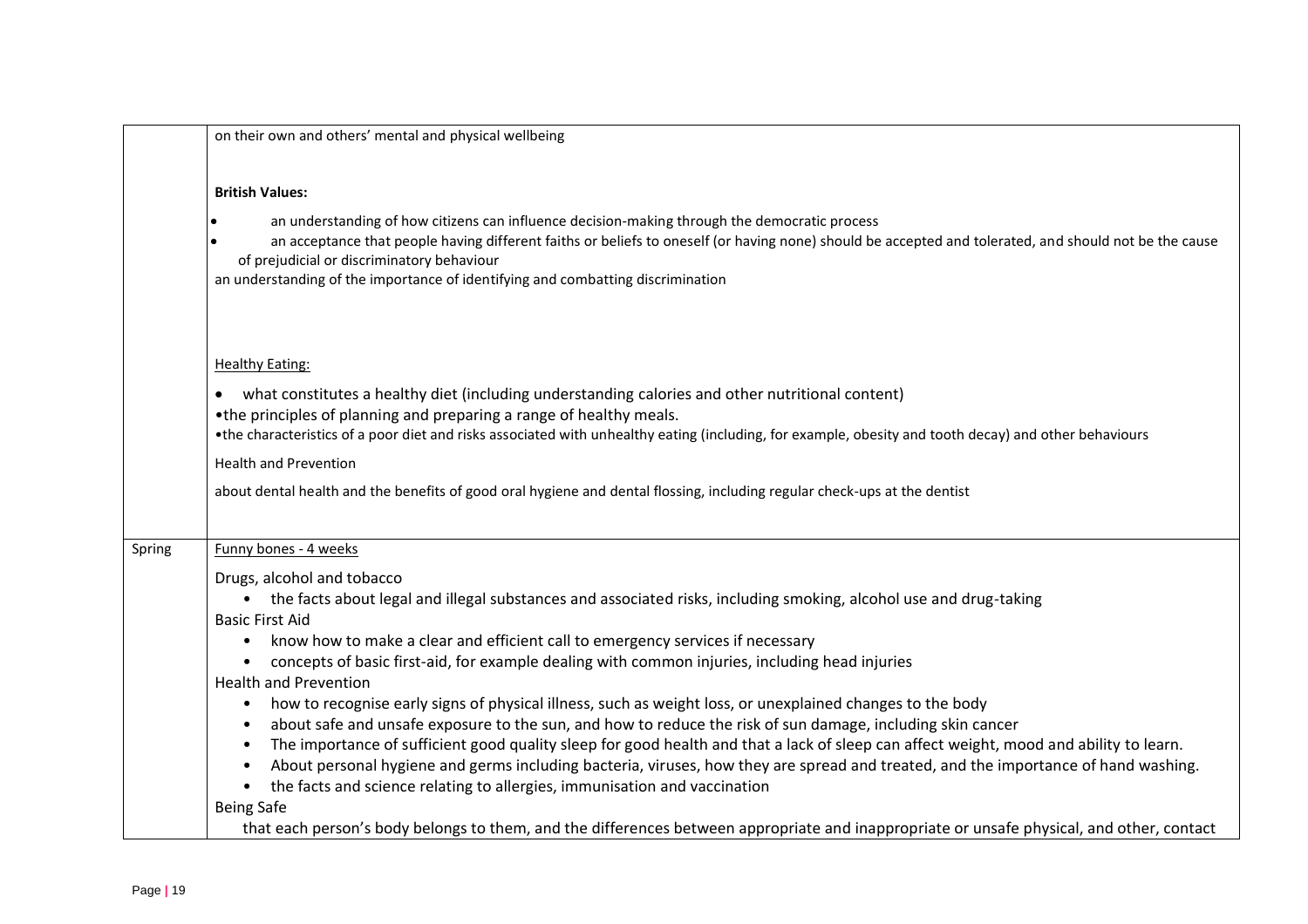| Summer | Weather-                                                                                                                                                                                          |  |
|--------|---------------------------------------------------------------------------------------------------------------------------------------------------------------------------------------------------|--|
|        | PSHE: health and safer lifestyles                                                                                                                                                                 |  |
|        | Understand how exposure to sun light can be dangerous.<br>Describe the risk of different scenarios including less obvious examples.<br>Suggest ways of staying safe in the sun and why they work. |  |

#### **Year 5/ 6 curriculum outline and links - CYCLE B**

| Autumn | PSHE Caring Friendships                                                                                                                                                                     |
|--------|---------------------------------------------------------------------------------------------------------------------------------------------------------------------------------------------|
|        | how important friendships are in making us feel happy and secure, and how people choose and make friends                                                                                    |
|        | • the characteristics of friendships, including mutual respect, truthfulness, trustworthiness, loyalty, kindness, generosity, trust, sharing interests and experiences and support \        |
|        | problems and difficulties                                                                                                                                                                   |
|        | •that healthy friendships are positive and welcoming towards others, and do not make others feel lonely or excluded.                                                                        |
|        | •that most friendships have ups and downs, and that these can often be worked through so that the friendship is repaired or even strengthened, and that resorting to violenc<br>never right |
|        | • how to recognise who to trust and who not to trust, how to judge when a friendship is making them feel unhappy or uncomfortable, managing conflict, how to manage thes                    |
|        | situations and how to seek help or advice from others, if needed                                                                                                                            |
|        | <b>On-line relationships</b>                                                                                                                                                                |
|        | that people sometimes behave differently online, including by pretending to be someone they are not                                                                                         |
|        | that the same principles apply to online relationships as to face-to-face relationships, including the importance of respect for others online including when we are anonymous              |
|        | the rules and principles for keeping safe online, how to recognise risks, harmful content and contact, and how to report them                                                               |
|        | how to critically consider their online friendships and sources of information including awareness of the risks associated with people they have never met                                  |
|        | how information and data is shared and used online.                                                                                                                                         |
|        | Internet safety and harms                                                                                                                                                                   |
|        | the responsible use of mobile phones and safe user habits (time limits, turning it off at night etc.)                                                                                       |
|        | strategies for keeping safe online; the importance of protecting personal information, including passwords, addresses and the distribution of images of themselves and others               |
|        | why and how rules and laws that protect them and others are made and enforced, why different rules are needed in different situations                                                       |
|        | to recognise what constitutes a positive, healthy relationship and develop the skills to form and maintain positive and healthy relationships                                               |
|        | that their actions affect themselves and others                                                                                                                                             |
|        | how to recognise bullying and abuse in all its forms (including prejudice-based bullying both in person, online and through social media)                                                   |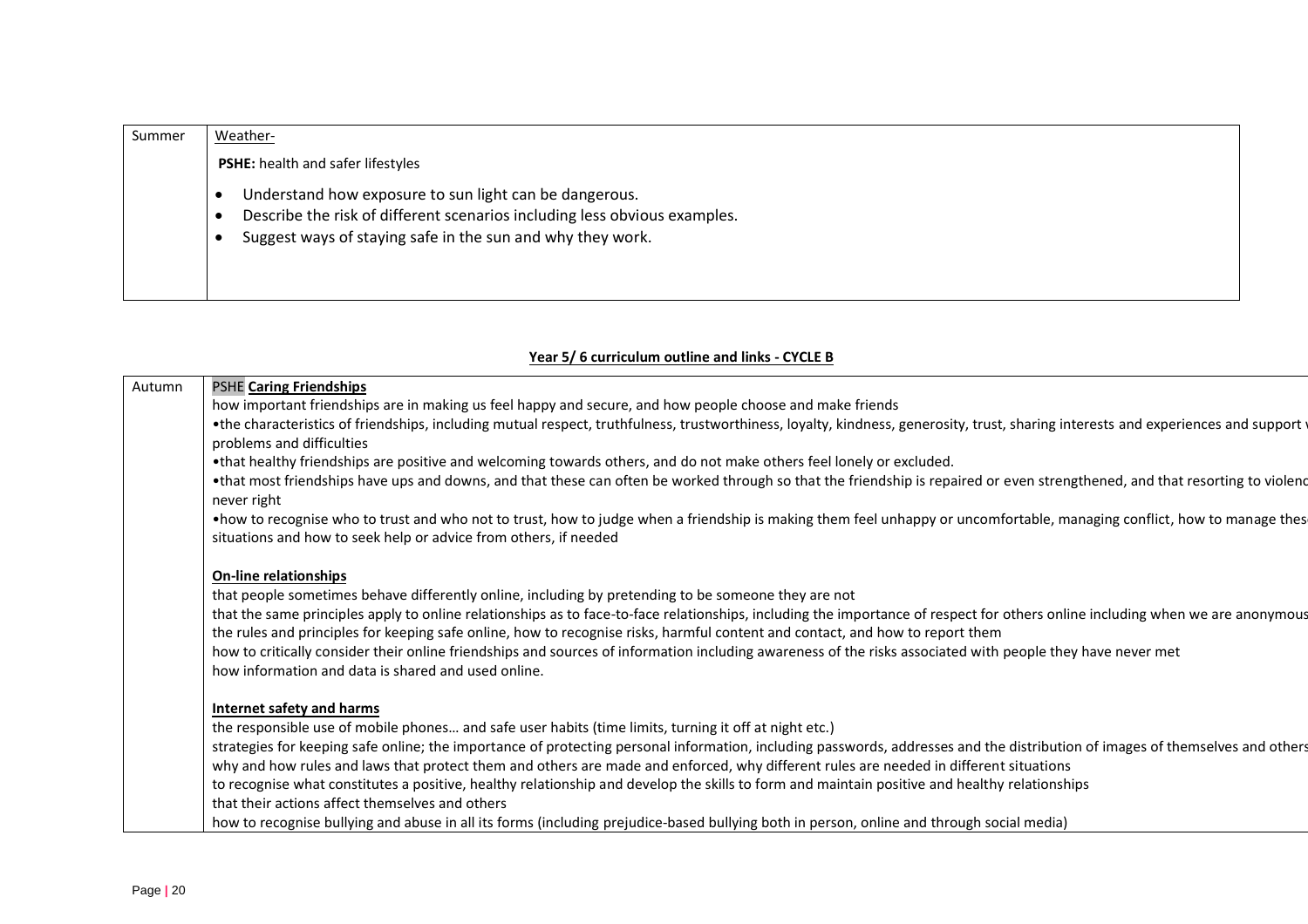|        | how pressure to behave in unacceptable, unhealthy or risky ways can come from a variety of sources, including people they know and the media<br>to critically examine what is presented to them in social media and why it is important to do so; understand how information contained in social media can misrepresent or<br>mislead; the importance of being careful what they forward to others                                                                                                                                                                                                                                                                                                                                                                                                                                                                                                                                                                                                                                                                                                                                                                                                                                                                                                                            |
|--------|-------------------------------------------------------------------------------------------------------------------------------------------------------------------------------------------------------------------------------------------------------------------------------------------------------------------------------------------------------------------------------------------------------------------------------------------------------------------------------------------------------------------------------------------------------------------------------------------------------------------------------------------------------------------------------------------------------------------------------------------------------------------------------------------------------------------------------------------------------------------------------------------------------------------------------------------------------------------------------------------------------------------------------------------------------------------------------------------------------------------------------------------------------------------------------------------------------------------------------------------------------------------------------------------------------------------------------|
|        | Mental Wellbeing-<br>to recognise that they may experience conflicting emotions and when they might need to listen to, or overcome these<br>what positively and negatively affects their physical, mental and emotional health<br>how to make informed choices (including recognising that choices can have positive, neutral and negative consequences) and to begin to understand the concept of a 'balanc<br>lifestyle'<br>to deepen their understanding of good and not so good feelings, to extend their vocabulary to enable them to explain both the range and intensity of their feelings to others<br>to recognise the role of voluntary, community and pressure groups, especially in relation to health and wellbeing<br>to recognise when they need help and to develop the skills to ask for help<br>about people who are responsible for helping them stay healthy and safe; how they can help these people to keep them healthy and safe<br>to realise the consequences of anti-social, aggressive and harmful behaviours such as bullying and discrimination of individuals and communities<br>to realise the nature and consequences of discrimination, teasing, bullying and aggressive behaviours (including cyber bullying, use of prejudice-based language, 'trolling', hov<br>respond and ask for help) |
| Spring | PSHE: Health and Prevention<br>•key facts about puberty and the changing adolescent body, particularly from age 9 through to age 11, including physical and emotional changes<br>.about menstrual wellbeing including the key facts about the menstrual cycle                                                                                                                                                                                                                                                                                                                                                                                                                                                                                                                                                                                                                                                                                                                                                                                                                                                                                                                                                                                                                                                                 |
|        | •that others' families, either in school or in the wider world, sometimes look different from their family, but that they should respect those differences and know that other<br>children's families are also characterised by love and care<br>•that stable, caring relationships, which may be of different types, are at the heart of happy families, and are important for children's security as they grow up                                                                                                                                                                                                                                                                                                                                                                                                                                                                                                                                                                                                                                                                                                                                                                                                                                                                                                           |
| Summer | PSHE - Changing adolescent body<br>key facts about puberty and the changing adolescent body, particularly from age 9 through to age 11, including physical and emotional changes<br>about menstrual wellbeing including the key facts about the menstrual cycle                                                                                                                                                                                                                                                                                                                                                                                                                                                                                                                                                                                                                                                                                                                                                                                                                                                                                                                                                                                                                                                               |
|        | <b>PSHE: Respectful relationships</b><br>the importance of respecting others, even when they are very different from them (for example, physically, in character, personality or backgrounds), or make differe<br>choices or have different preferences or beliefs<br>practical steps they can take in a range of different contexts to improve or support respectful relationships<br>the conventions of courtesy and manners<br>$\overline{\phantom{a}}$<br>the importance of self-respect and how this links to their own happiness<br>that in school and in wider society they can expect to be treated with respect by others, and that in turn they should show due respect to others, including those in                                                                                                                                                                                                                                                                                                                                                                                                                                                                                                                                                                                                               |